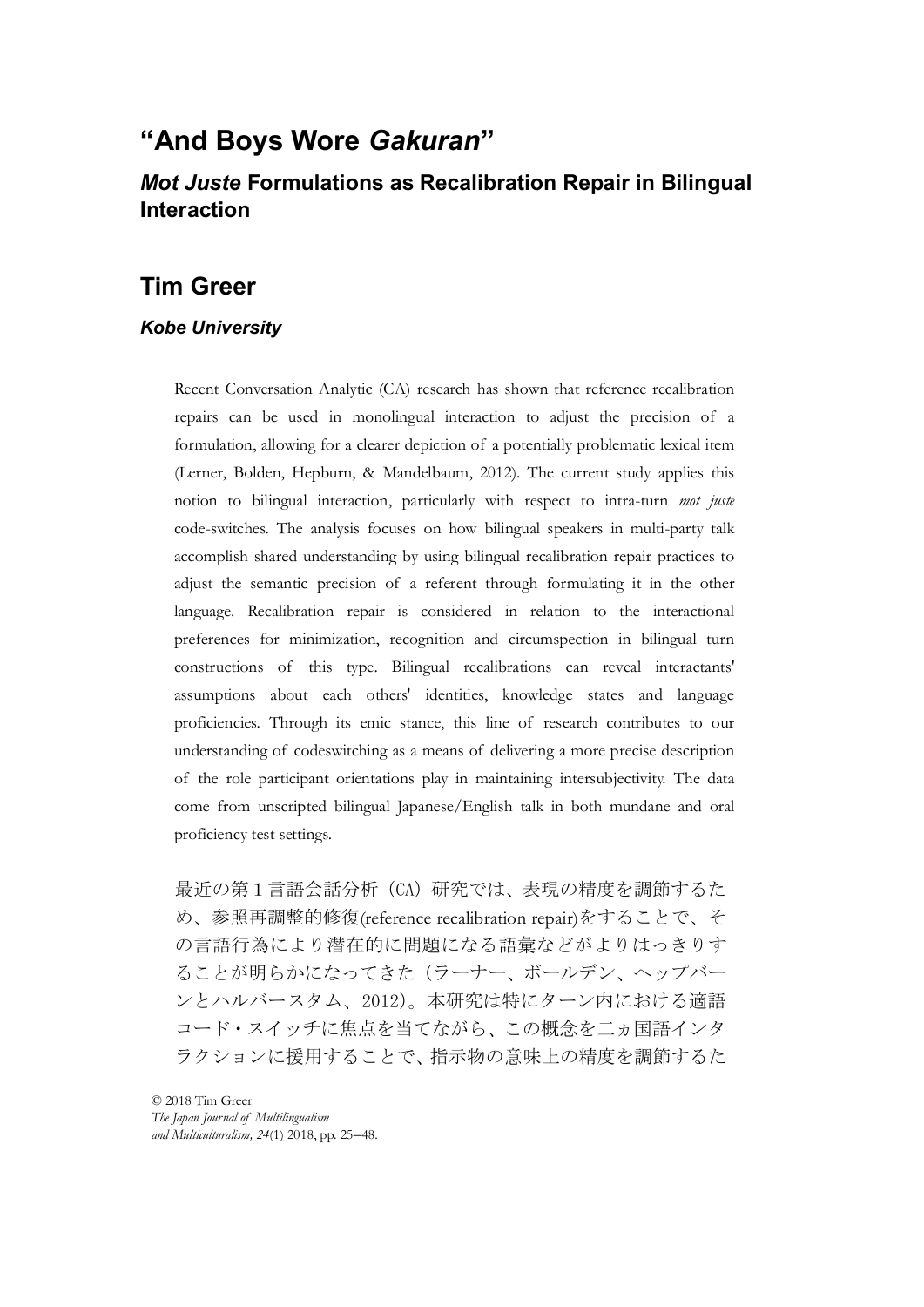めに、二ヵ国語話者がどのように他言語の表現を取り入れ、二ヵ国 語再調整的修復を用いて共有理解を達成するかについて、分析する。 再調整的修復は、このような二ヵ国語ターン構造で行う「最小化」、 「認知」及び「慎重さ」といった相互作用的選択において考慮され る。二ヵ国語再調整行為により、聞き手·話し手がお互いのアイデ ンティティ、知識状態及び言語能力が明らかになる。会話分析のエ ミック手法を通し、本研究はより正確な表現を届ける手段としての codeswitching 現象及び相互理解に行う参加者姿勢の役割を紹介す る。データは、2ヶ国語(日本語·英語)で行う自然会話又は口頭 実力テストで、録音・録画されたものを用いている

Crichton: There is something about you, Tweeny, there is a *je ne sais quoi* about you. Tweeny: Is there, is there? Oh, I am glad.

#### The Admirable Crichton, J. M. Barrie (1902)

The humor in the above quote from Barrie's classic play is partly achieved through the fact that Crichton resorts to using a French expression when he cannot find the right word in English, even though the phrase that he uses expresses that exact sensation ("I don't know what"). Somehow for Crichton, French captures something that English does not in this case. The analysis in this article focuses on just this sort of phenomenon in bilingual interaction—those moments when the best word to describe something is in another language. This has been identified in the literature at the societal level as *borrowing* (Myers-Scotton, 2006) and at the speech community level as episodes of codeswitching involving *le mot juste*, or the most appropriate word (e.g., Gafaranga, 2000, 2012; Myers-Scotton 1988; Myers-Scotton & Jake, 1995; Poplack, 1988). Listing examples from the domains of technology, fashion and food, Myers-Scotton defines cultural borrowing as "words that fill gaps in the recipient language's store of words because they stand for objects or concepts new to the language's culture" (2006, p. 212). For example, there was no need for English speakers to use the word sushi before the dish became popular and familiar to people from outside Japan. Presumably prior to that bilingual Japanese/English speakers knew it meant vinegared rice, but since that term was neither clear nor efficient, they codeswitched to Japanese by using the mot juste, sushi. Eventually, this kind of codeswitching became borrowing when even those who did not speak Japanese came to know the word.

Poplack (1988) uses *mot juste* to refer to situations in which "the switch provides"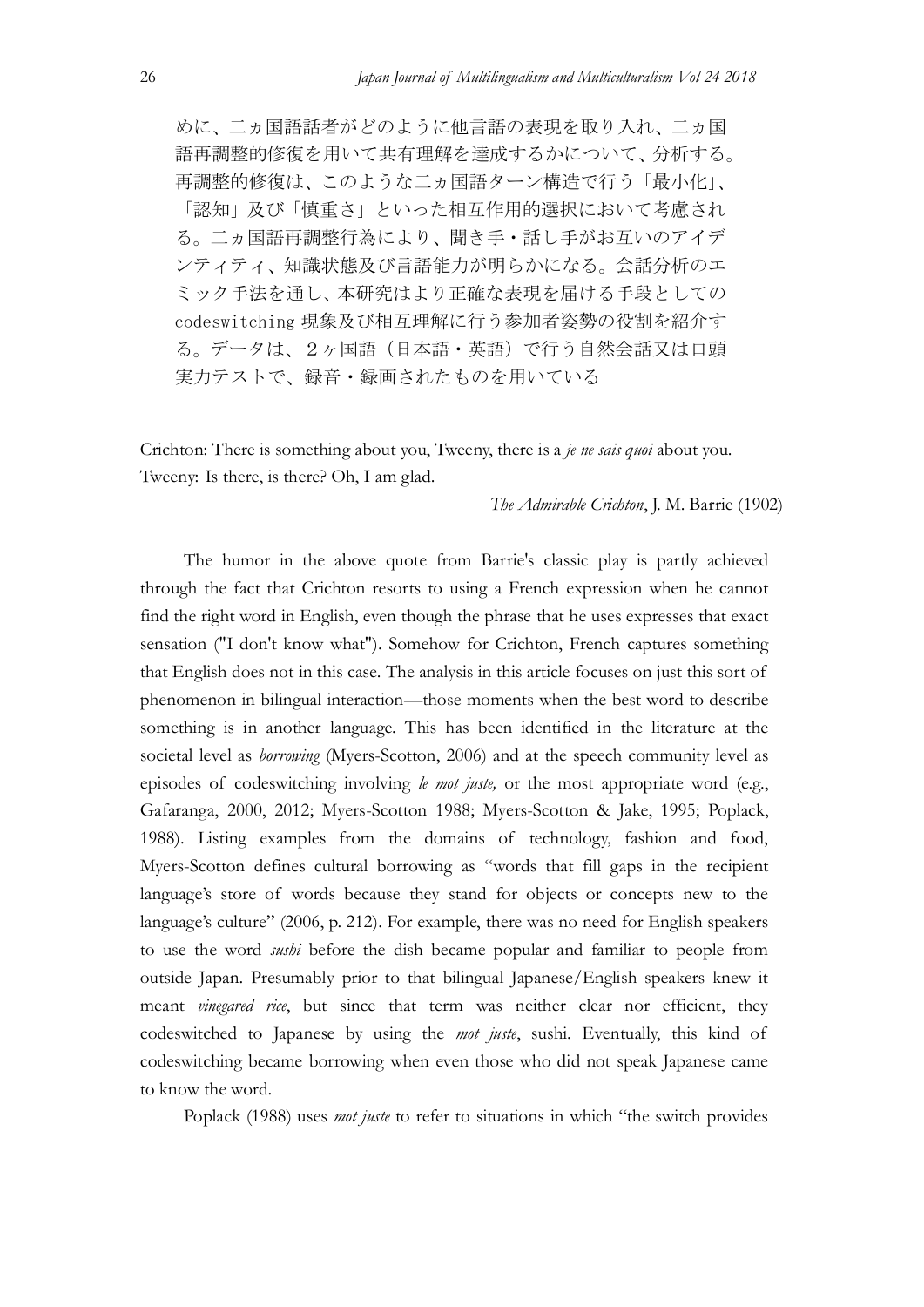the apt expression" (p. 226), although she does not go into great detail concerning what exactly makes those words more appropriate. In his Specificity Hypothesis, Backus (2001) notes that insertional codeswitches like these are used to express semantic connotations that are not available in the other language, while Bhatt and Bolonyai (2011) explain the phenomenon in terms of their *Principle of Interpretive Faithfulness* the notion that "[s]ocial actors switch to another language if it enables them to maximize informativity with respect to specificity of meaning and economy of expression" (p. 526). While the current study is in keeping with these findings, what is additionally needed is an analysis of *mot juste* formulations that is grounded more firmly in participant orientations, as demonstrated through the sequential details of the surrounding interaction.

The Conversation Analysis (CA) approach to bilingual interaction offers such an emic perspective through its commitment to publicly demonstrated intersubjectivity within a given sequential context. Conversation analysts base their interpretations of a particular codeswitch on the way the interactants themselves treat it in that time and place. One of CA's key analytic tools, the next turn proof procedure, involves the practices of repair (Schegloff, Jefferson, & Sacks, 1977); if Speaker B treats a prior turn in a way that demonstrates to Speaker A that the prior turn was somehow misunderstood, Speaker A can work to rectify the misunderstanding in next turn via the organization of repair. On the other hand, if the first speaker does not treat the next speaker's interpretation (as demonstrated in next turn) as a source of trouble, then we can assume that the next speaker understood it in the way that the first speaker intended it to be heard. In this way the speakers' intentions become demonstrably available to analysts to the same extent as they did to the interactants themselves in real time in the original talk.

While a strong body of CA work on repair in bilingual interaction now exists (e.g., Alfonzetti, 1998; Auer, 1984; Greer, 2008, 2013; Gafaranga, 2000, 2012; Gafaranga, & Torras, 2002 among others), one area that remains under-explored is repair to mot juste references in intra-turn episodes of codeswitching. These words do not just exist in isolation: their meaning is established within the sequential development of any given instance of interaction. The CA approach seeks to account for language use within its temporal context, but to the author's knowledge, the CA literature on code-switching is yet to examine *mot juste* references. The current study addresses this gap by examining how shared reference is accomplished in a corpus of Japanese/English bilingual interaction. The analysis aims to show how interactants use bilingual recalibration repair practices to adjust a referent's precision by formulating it in the other language. In addition, the investigation applies CA research on reference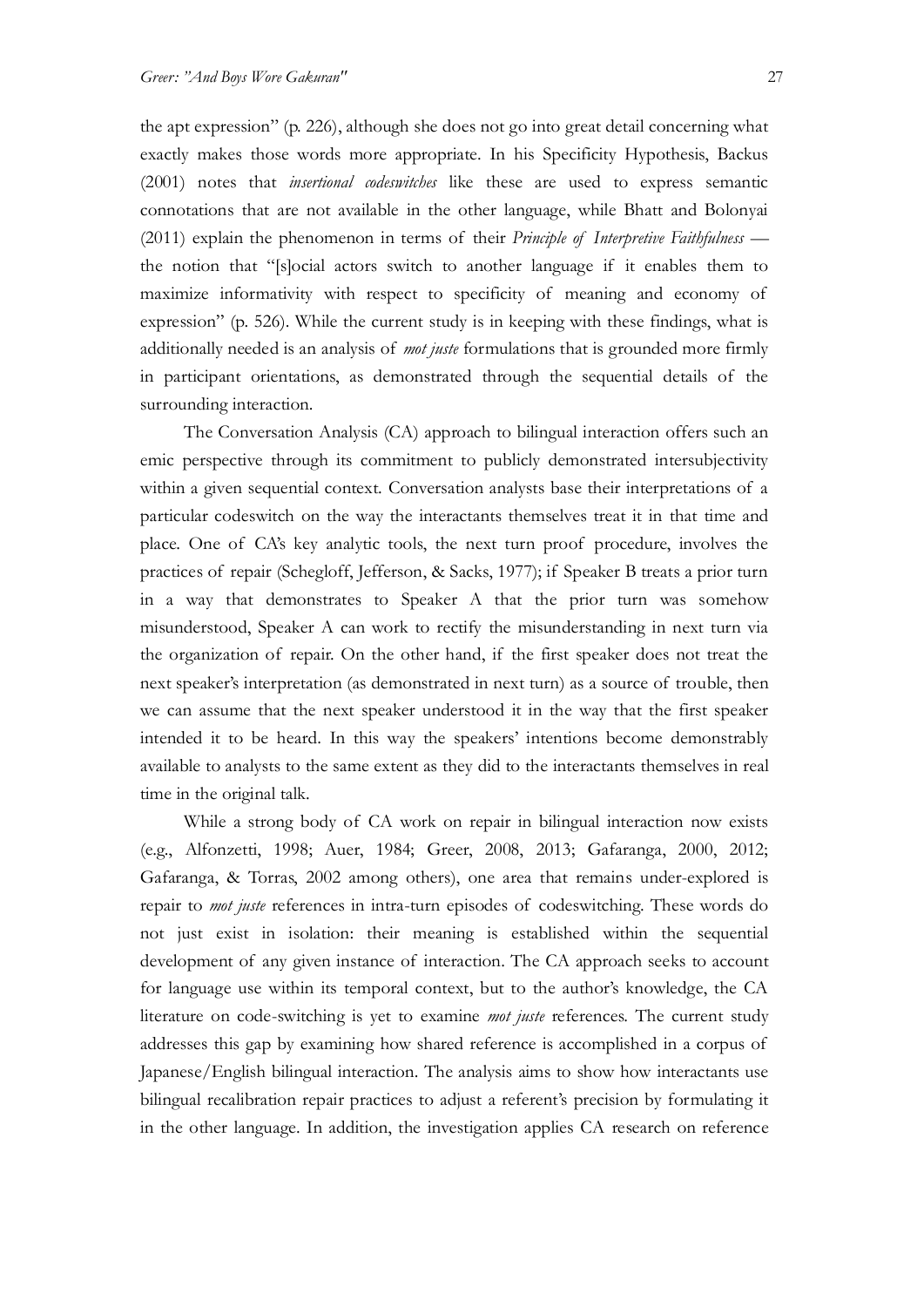and recipient design (Levinson, 2007; Sacks & Schegloff, 1979) to take into consideration the preferences for minimization, recognition and circumspection in bilingual turn constructions of this type.

#### **Reference Recalibration Repair**

One of the most basic yet essential tasks in any interaction is establishing shared reference — ensuring that recipients understand who, what or where is being topicalized at any given point in a conversation. This task is first accomplished through word choice, with the way a speaker constructs his or her turn for a particular audience, revealing what he or she knows about that person, or what that person can be normatively expected to know (Sacks & Schegloff, 1979). Where a reference proves to be unclear to a recipient, the practices of repair can be used to reformulate it, and this can provide insight into how speakers choose an alternative formulation for that particular recipient.

Basing their analysis more firmly in the CA tradition, Lerner, Bolden, Hepburn, and Mandelbaum (2012) have recently examined the way reference recalibration repairs can be used to adjust the precision of a formulation, allowing for a clearer depiction of a potentially problematic lexical item. Lerner and his colleagues define recalibration as a repair operation if it reformulates a reference in a way that adjusts it or recalibrates it rather than abandoning the original referent all together (2012). By way of contrast, they offer Fragment 1 as a straightforward case of self-initiated self-repair.

Fragment 1. NB (Lerner et al., 2012, p. 192) 1 A And Bill-an' Bud got do:wn. 2 B .hhh Yes.

In this instance the name Bill gets replaced with Bud, and the recipient can normatively understand that reference to Bill has been abandoned and Bud is therefore a completely different person. Recalibration repairs, on the other hand, appear more like the example in Fragment 2. Here the interviewer first formulates the word "men" in line 3, but then treats that as problematic and initiates self-repair to refine the referent to "detainees."

```
Fragment 2. BBC World Service "Outlook" (Lerner et al., 2012, p. 193)
1 IR Didju not fee: : 1 (0.4) sorry for the men.
2 (0.5)
3 IR For the detainee: s.
```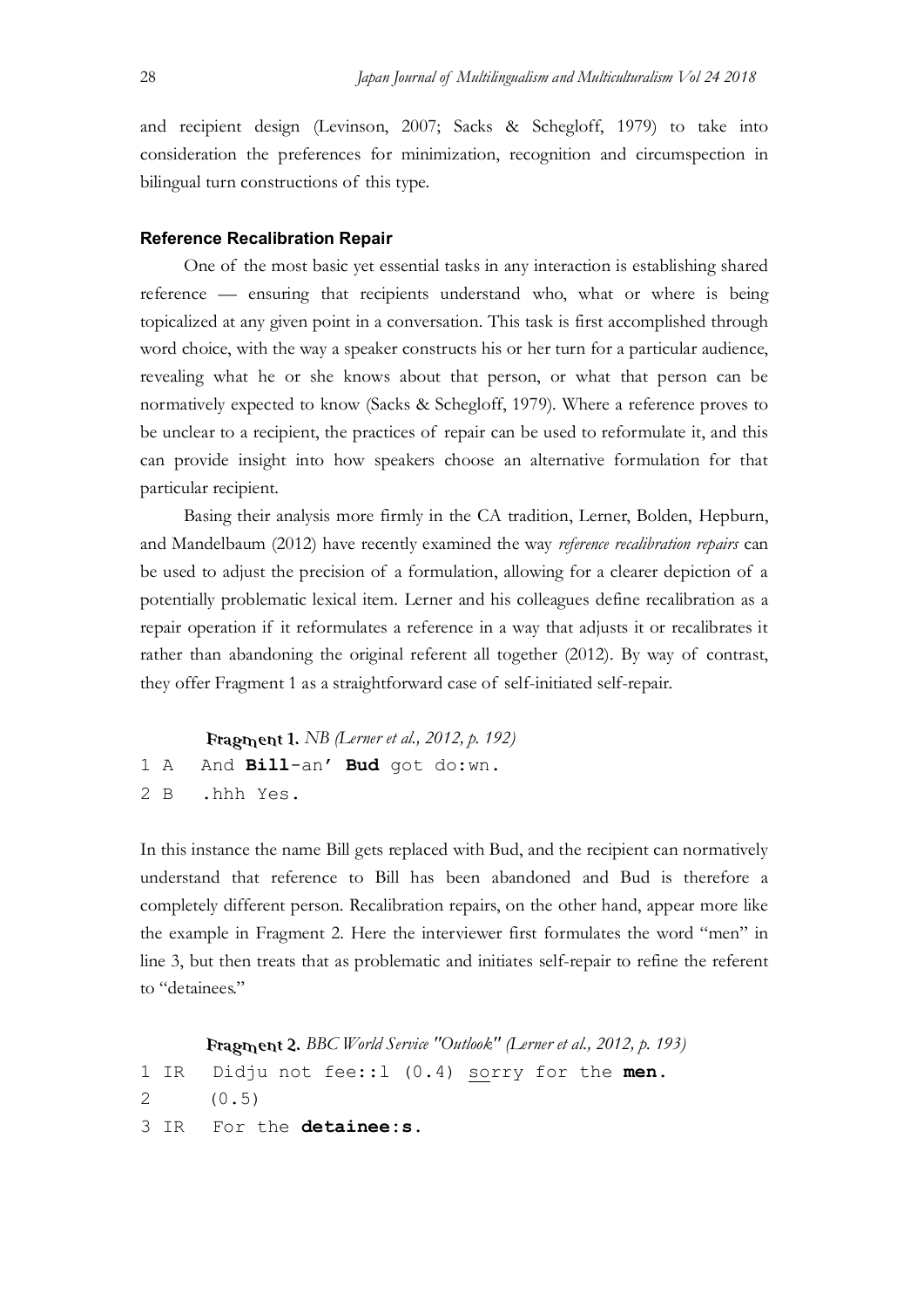## 4 (0.5) 5 IR Being forced to do such humiliating things.

Here the referent *detainees* does not refer to a different group of people than *men* does. Rather it provides a more refined and specific categorization of those same people in a way that has consequences for the ongoing talk. In short, the recalibration adjusts the description by making it more precise.

The current study extends the notion of recalibration repair to formulations in bilingual interaction. A bilingual recalibration repair is one in which the recalibration involves a word selected from the other language. The focus of this study is therefore on how Japanese/English bilingual speakers use codeswitching to accomplish intersubjectivity by calling on a more precise description in the other language. The corpus consists of unscripted bilingual Japanese/English talk video-recorded in a range of situations, including oral proficiency tests and mundane bilingual interaction. The recalibration of an English referent with a precision-adjusted Japanese equivalent is an interactionally efficient means of dealing with trouble in bilingual talk.

As is the case in the vast majority of CA and MCA (membership categorization analysis) work on reference, Lerner et al. were primarily interested in person reference, although their findings are equally relevant to other kinds of formulations, and indeed CA research has also looked at related issues regarding such references as places (Schegloff, 1972), colors (Goodwin, 1997), activities (Greer & Leyland, 2018) and objects (Egbert, Gollato, & Robinson, 2009; Kim, 2012). As such, the examples of bilingual recalibration to be examined in the current study are not limited only to person reference, but will also include expressions used to formulate any particular object, place or person. In bilingual interaction, repair can happen via language alternation when a word or phrase in the other language makes the description more easily understood, particularly for concepts that do not exist in the current language. While the recalibration repairs that Lerner et al. analyzed were all self-initiated, the current analysis will look at recalibrations that are other-initiated self-repairs, in that someone other than the speaker of the trouble source first notices the problematic element and treats it as repairable. In each of the excerpts we will examine, the current-language formulation is treated as problematic in terms of its semantic scope, and repair is initiated on it. The repair solution involves a switch to the other language where the referent is then formulated in a way that makes it culturally and linguistically clearer, and therefore adjusts the precision of the description. In this paper this process will be called bilingual recalibration repair.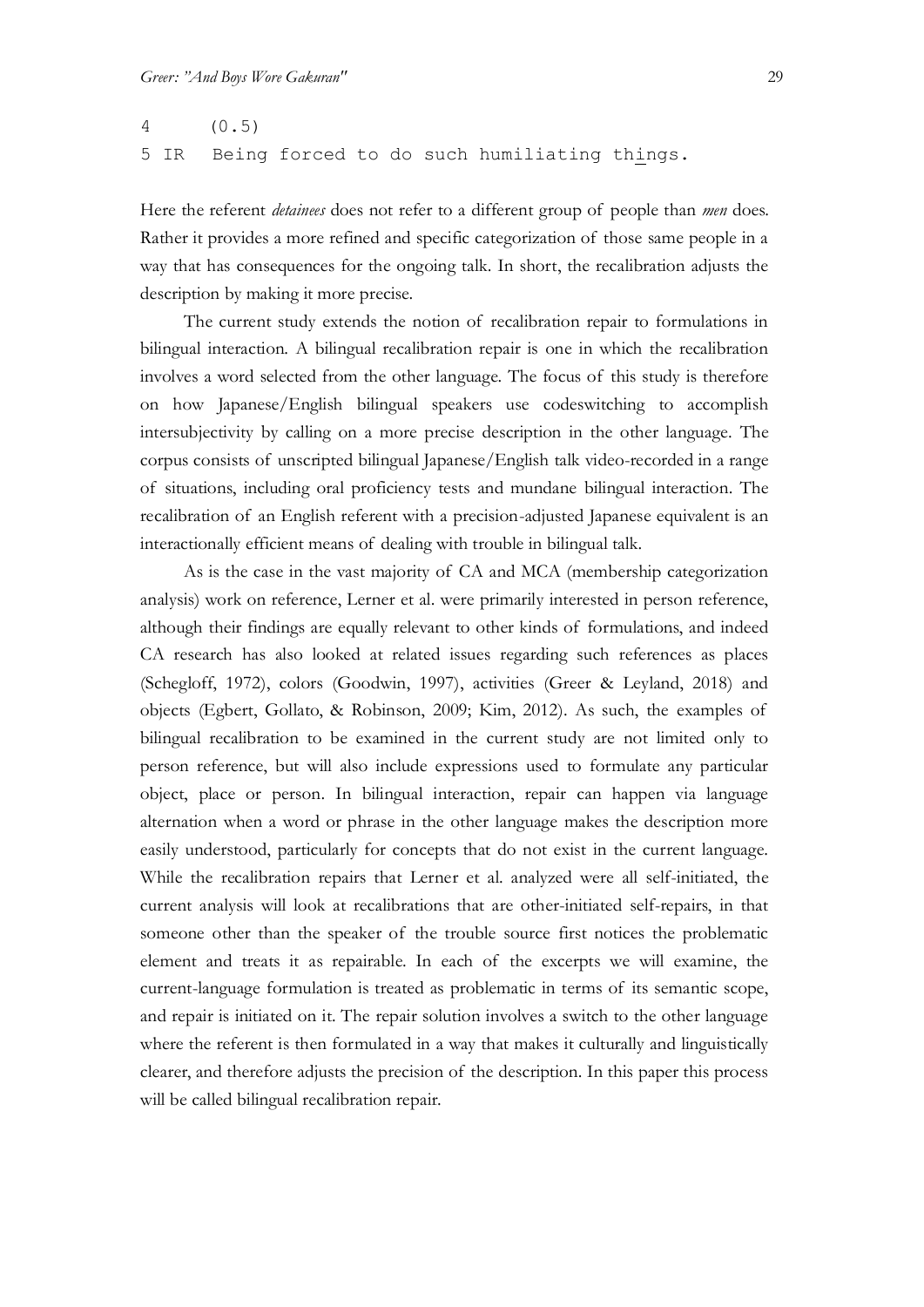#### **Background to the Data**

As mentioned above, all of the data are taken from video-recordings of naturally occurring Japanese/English bilingual interaction.<sup>1</sup> The complete corpus involves over 25 hours of unscripted interaction from a range of different contexts, including hairdresser-client conversation, homestay contexts, group discussion tests, and team teacher planning talk. From this, 55 sequences of the focal phenomenon were identified and analyzed according to the CA approach. Since space limitations preclude extended commentary on each of those examples, the analysis here will focus instead on five representative excerpts to illustrate the interactional practice. Excerpts 1 to 3 were recorded in a series of group English oral proficiency tests at a Japanese university and excerpts 4 and 5 are taken from mundane talk at an international high school. Although some of the participants were undoubtedly more bilingual than others, the focus of this study is not on the speakers and their linguistic proficiency, but rather on the interaction itself. In other words, the analysis adopts an agnostic approach to the participants beyond these recordings, endeavoring instead to examine how the participants treat the availability of a second language as a resource for refining and revising the interaction in that time and place. To that end, the fact that one setting involves second language learners in a test setting and the other involves relatively bilingual speakers in a mundane setting is largely irrelevant to the goal of the study.

The data have been transcribed according to the conventions devised by Gail Jefferson (as outlined in Schegloff, 2007 and Markee & Kasper, 2004). Japanese talk has been assigned a literal gloss on the second tier and a vernacular translation on a third tier where appropriate. A detailed list of these translation conventions can be found in the appendix

#### **Analysis**

This section will provide an analysis of several sequences of bilingual interaction from the dataset. Each has been selected as illustrative of key features of recalibration repair in bilingual interaction and in order to demonstrate the ways that *mot juste* codeswitching can adjust the semantic precision of a formulation originally produced in the other language.

#### **Recalibrating to Make a Reference More Precise**

We will begin the analysis with a fairly straightforward example taken from the English proficiency test setting in which the students have been discussing their

<sup>&</sup>lt;sup>1</sup> The CA approach does not generally provide ethnographic background on the participants (such as age, nationality etc.), except where they are particularly relevant to a specific segment of interaction.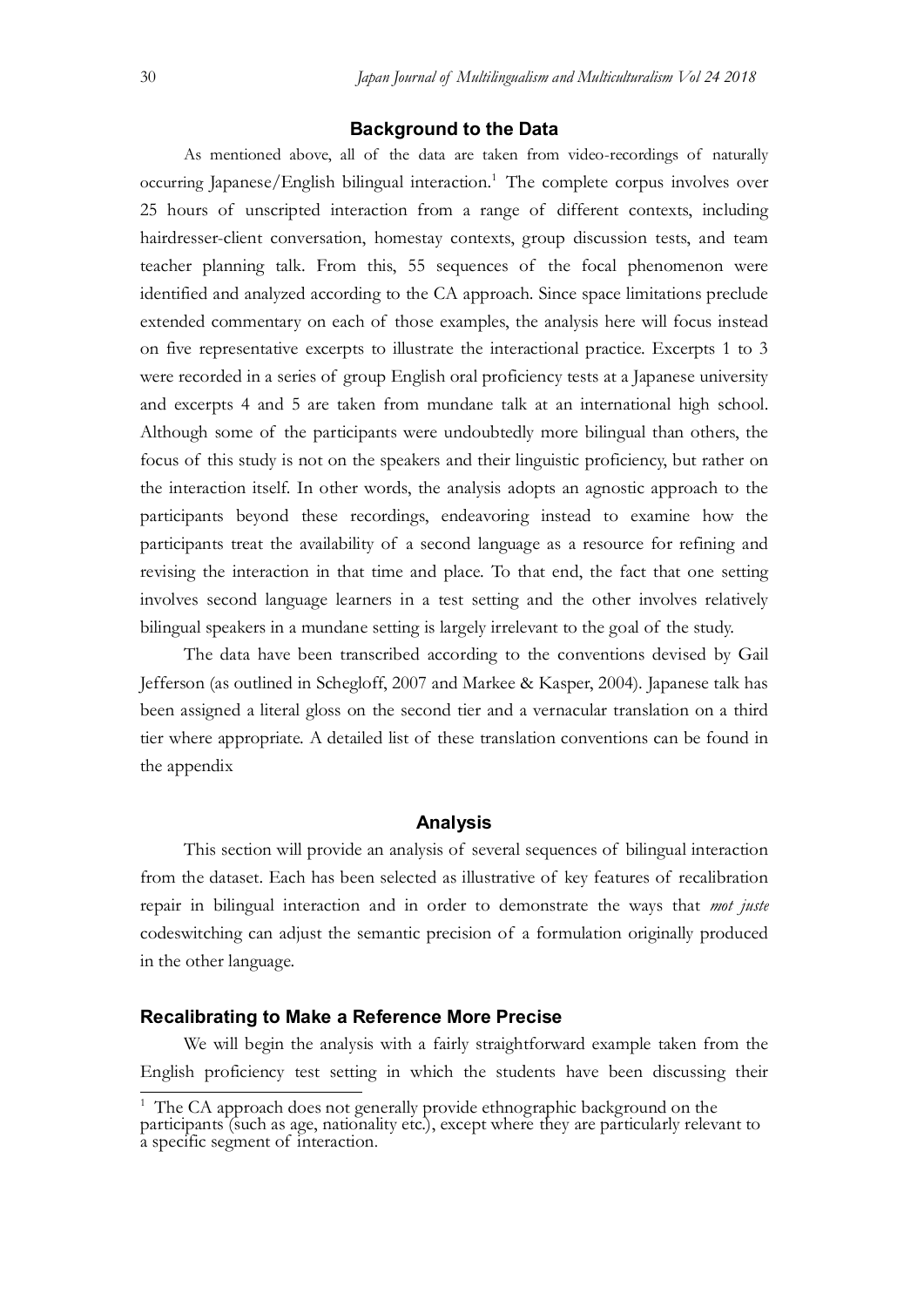part-time jobs. In Excerpt 1 the recalibration repair from English to Japanese involves the Japanese word juku, meaning an after-school tutoring service. Sometimes translated as *cram school*, these classes are run by private companies and focus particularly on high school and university entrance exams, often employing university students who are familiar with techniques needed to pass specific tests. Although  $juku$  is the most succinct word for this culturally specific concept, it is not the word that is first used by the speaker on this occasion.

Excerpt 1. Private school 4ninST 4 01 Masa I have a part-time job eh:to (1.1) HM umm 02 I working, (0.2) at, (.) private school. 03 (.) 04 Taka private?=<br>05 Yuka = school? 05 Yuka  $06$  |(3.1) |Masa nods 07 Yuka $\rightarrow$  juku? cram school 08 Taka yes 09 Ryu oh $\dagger$ :: [: .heh heh heh ha 10 Yuka [heh ha hah ha hah 11 Ryu [oh-un .ss he heh oh yes

Excerpt 1 begins at a point where the other three participants have each divulged their part-time jobs and Masa self-selects to provide his own telling. His initial formulation, in line 2, involves the referent "private school" and this is hearably in accordance with the preference for same-language talk (Auer, 1984). Since the students are taking an English discussion test, they generally display a reluctance to use Japanese throughout this data set. However, formulating the description in English as private school is potentially problematic, since there is already another more conventional meaning of that phrase; that is, the sort of non-government high schools students attend during the day. To say he works at a private school could, for instance, imply that Masa has a teaching license and a university degree, which the other test-takers are correct in assuming he does not.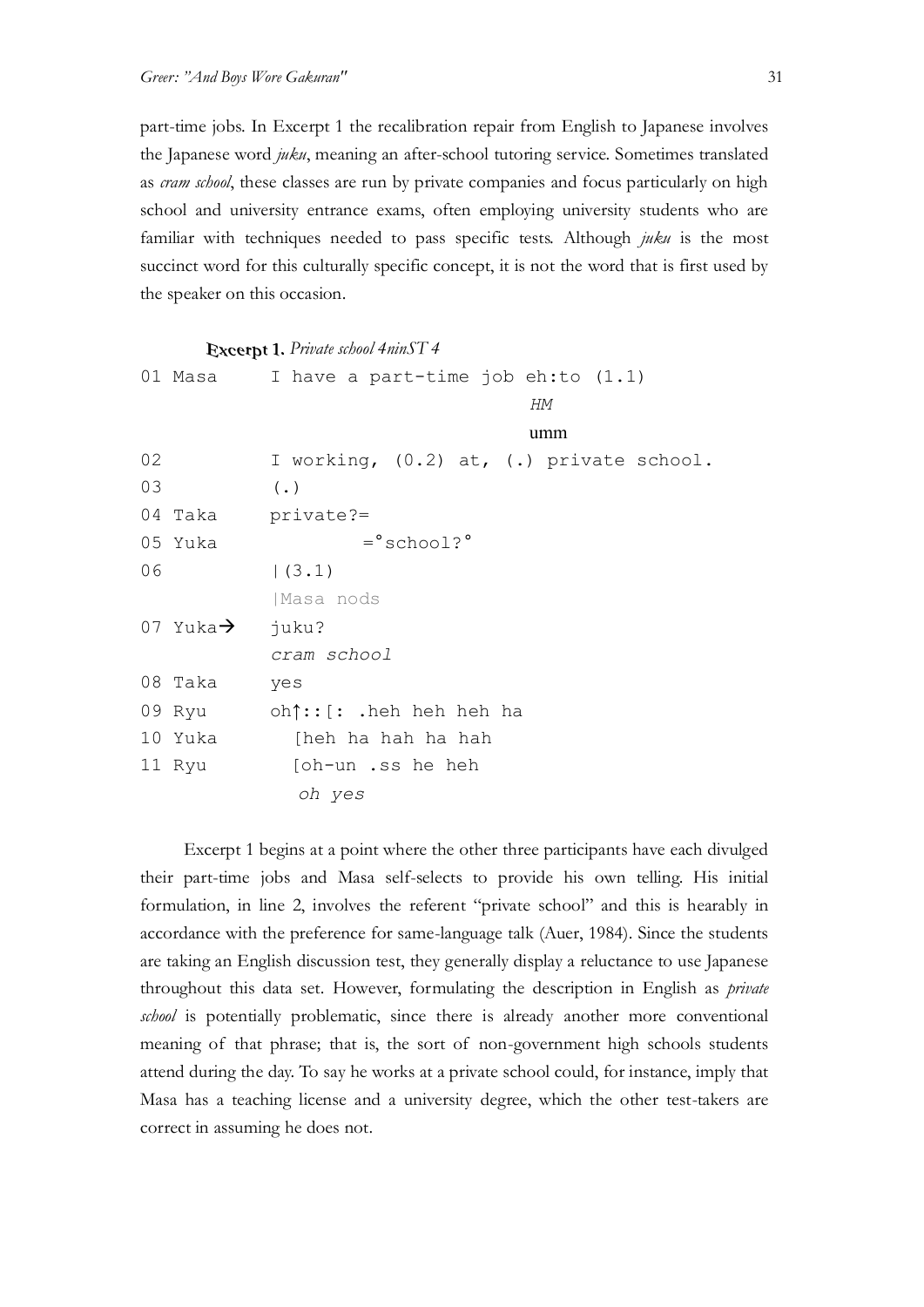In lines 4 and 5 then, Taka and Yuka collaboratively initiate repair on this term, after which there is a noticeable silence, an interactional slot in which Masa could have (and normatively should have) provided a solution to the repair. When he does not do so, in line 7, Yuka provides the other-language recalibration, delivering it with upwards intonation, which allows Masa to confirm it is indeed the word he was aiming at with private school. Note that the other participants receipt this with laughter in the pursuant talk, perhaps drawing attention to the unexpected use of Japanese in the original formulation. *Juku* is the best word for *juku*. The word holds a host of cultural and semantic nuances that are not covered by the formulation "private school," so recalibrating it to juku makes it clearer and more precise. In initiating repair, the other participants are also arguably orienting to Masa's perceived identity as a university student, since it is unlikely that a freshman could teach at a private school, a full-time job done in the daytime.

#### **Recalibrating to Make a Reference Less Precise**

While a bilingual recalibration can adjust the semantic precision of a referent to make it clearer in the way it did in Excerpt 1, occasionally an other-language adjustment can also work to broaden the description by adjusting it in the opposite direction. In bilingual interaction, one reason a speaker might need to use recalibration is to clarify the meaning of borrowed words, which can have different connotations in each of the languages, as is the case with the word *slope* in Excerpt 2. In Japanese, slope (in its loanword form,  $\lambda \Box \Box \Box$  or *surohpu*) is usually limited in meaning to "a ramp," such as those at the entrance to a building for wheelchair users. However, here Aya is using it with another English definition to mean hill, as she explains that her hometown of Otaru has many slopes.

#### Excerpt 2. Slope 4ninST 3a

|    | 01 Aya | $=$ um:: a:nd umm $(0.7)$ in otaru they er                   |
|----|--------|--------------------------------------------------------------|
| 02 |        | there are many (0.4) slope                                   |
| 03 |        | (0.4)                                                        |
|    | 04 Eri | slope?                                                       |
| 05 |        | (0.8)                                                        |
|    | 06 Eri | what slope?                                                  |
| 07 |        | (0.7)                                                        |
|    |        | 08 Aya $\rightarrow$ $\degree$ sa- s::aka. saka. $\degree$ = |
|    |        | hill hill                                                    |
|    | 09 Eri | $= A: : :h, [ah. ah.$                                        |
|    |        |                                                              |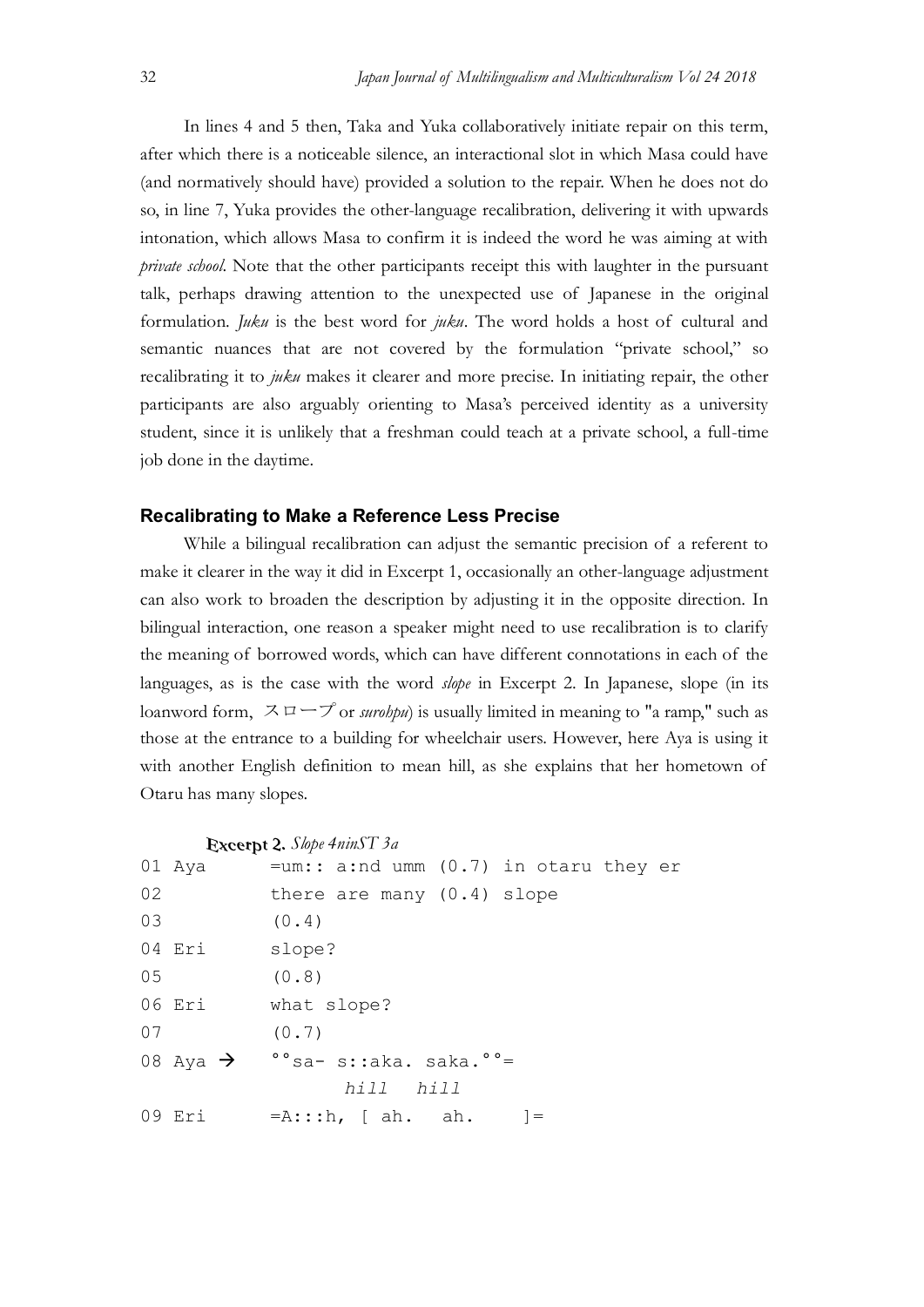|    | 10 Chie | $[s(h) 1(h)$ [ope. ]                           |  |  |  |  |  |  |  |
|----|---------|------------------------------------------------|--|--|--|--|--|--|--|
|    | 11 Aya  | $[u(h) n]$ .                                   |  |  |  |  |  |  |  |
|    | 12 Eri  | =okay. slo- slope                              |  |  |  |  |  |  |  |
|    | 13 Aya  | so ah: umm $(0.8)$ I $(0.5)$ every $(.)$ every |  |  |  |  |  |  |  |
| 14 |         | day hard (0.5) to walk                         |  |  |  |  |  |  |  |

When Aya first uses the word *slope* in line 2, there are details of the turn that might suggest she was having trouble formulating it, including the turn-initial hesitation marker "um," the vowel lengthenings and the intra-turn pauses. It is possible then that she was searching for another word, such as *mountain* or *hill*. In lines 4 and 6 Eri treats slope as a trouble source, initiating repair on it. Normatively within Japanese the loanword "slope" is limited in its semantic range, being something that is man-made and attached to a building. However, in lines 1 and 2, Aya has used it in relation to a town (Otaru), and therefore when Eri initiates repair, she is publicly displaying that she does not understand its usage in this context. In line 8 Aya reformulates it in Japanese as saka ("hill"), and Eri immediately provides uptake in line 9 with multiple utterances of the change-of-state token "ah," displaying that her epistemic state has gone from not-knowing to now-knowing (Schegloff, 2007). This is more than just a translation: Aya's switch to Japanese has recalibrated the semantic scope of this loanword by broadening it to include another connotation in English.

A similar practice can be seen in Excerpt 3, in which another group within the same series of English proficiency tests uses the word *gakuran*. A *gakuran* is a kind of military style uniform that many high school boys wear in Japan. It is usually black with brass buttons and has a curved, standing collar. At the point in the conversation where gakuran occurs, the group is talking about the sort of uniforms they wore at high school. Kai has just mentioned that he wore a blazer and the necktie was rather tight. He then redirects the question to Gen, who says that he wore a *gakuran*, and Emi attempts to (re)formulate this in English as black uniform.

#### Excerpt 3. Gakuran 4ninST 7a: 1:24

|         | 01 Kai               | $\Rightarrow$ how about you </th <th></th> |                                               |
|---------|----------------------|--------------------------------------------|-----------------------------------------------|
|         | 02 Gen $\rightarrow$ |                                            | oh. ah::nto. $(0.8)$ [ gaku- ]gakura $(h)n$ ? |
|         |                      | HМ                                         | military-style uniform                        |
|         |                      | um, black uniform                          |                                               |
| $0.3$ ? |                      |                                            | $[(\text{(cough)})]$                          |
|         | 04 Yoh               | $un =$                                     |                                               |
|         |                      |                                            |                                               |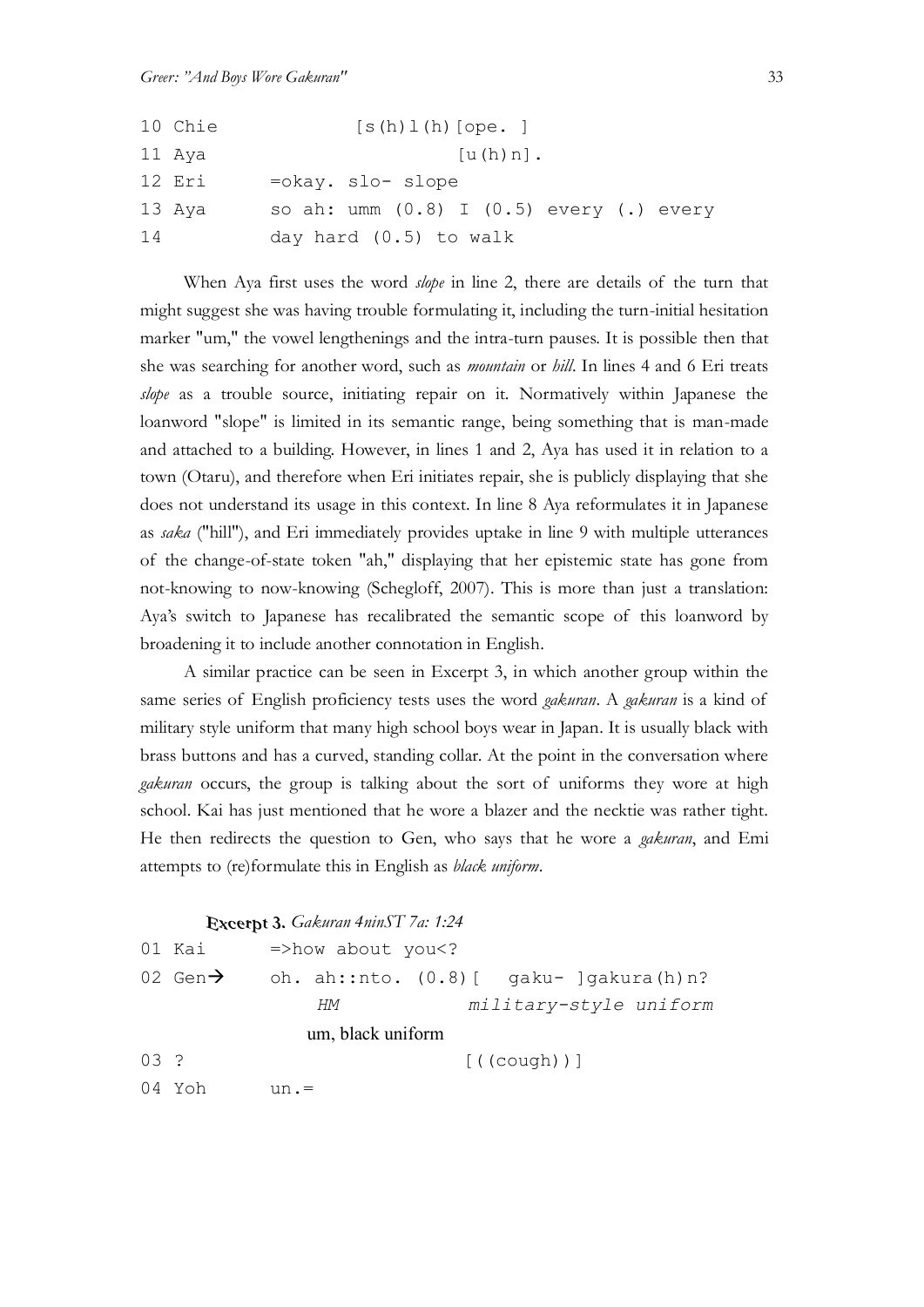```
05 Sho =a:[::h.]06 Emi [gaku]ra:n. ahah ha ha.
07 Sho oh =08 Emi\rightarrow =black uniform?
09 Gen black [uniform.=
10 Emi [(I think) [(so)]
11 Yoh [=mm.]
12 Gen <sup>o</sup>yeah<sup>o</sup>
13 Emi .hh a::::::h, my school was, a::h
14 (1.0) girls? >girls wear,< 
15 ah:: (0.9) u::m sailor, 
16 \rightarrow sailor uniformsu?=
17 Yoh \rightarrow =>° seirafulku° < m.
             sailor uniform
18 Kai [ah: [:
19 Emi [ANd, (.) a:nd, boys:: 
20 \rightarrow wore weared ah:: >qakuran.<
21 Yoh <sup>°</sup>black [ uniform.<sup>°</sup> ]
22 Kai \rightarrow [ah black uni[form.]
23 Emi [.hhh ha ha heh [heh.
24 Kai [ha:h
```
In line 1 Kai initiates a sequence with the first pair part "How about you?" which retrospectively indexes a previously asked question and redirects it to another participant. In other words, within the greater sequential context, Gen's answer of gakuran in line 2 is hearable as a response to the question, "What was your uniform like in high school?", which was posed in earlier talk (not shown). Gen delivers his response with some reluctance, delaying its production with silence and the hesitation marker *ahnto*, which may orient to his understanding of the preference for a same-language response. Although the group provides immediate uptake, which demonstrates they understand the referent, Emi then goes on to proffer an English version of this word, black uniform. Emi's suggestion of black uniform is certainly hearable as a translation. However, to be clear, it is the codeswitched word *gakuran* here that is the *mot juste* (the most appropriate word for the type of uniform Gen is discussing), and Emi's bid to keep the talk in English in effect decreases the understanding of this referent by broadening its calibration. A gakuran is a black uniform, but a black uniform does not completely describe a gakuran. The fact that Gen chose to switch to gakuran in the first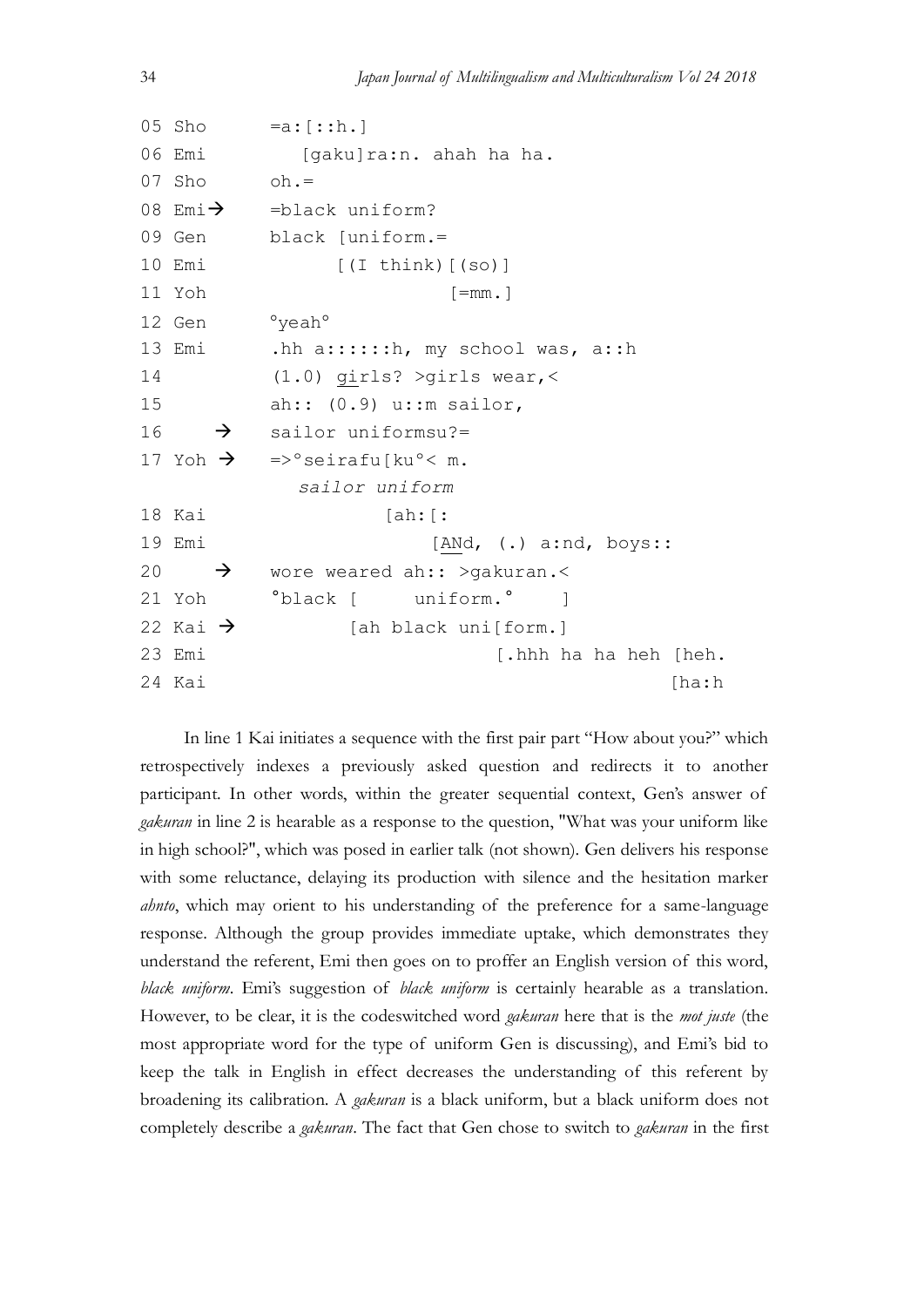place (line 2) suggests that this is the best word to describe this culturally specific item of clothing.

Note that Emi's initial attempt at translation, in line 8, is produced with try-marked intonation (Sacks & Schegloff, 1979) and then later mitigated in line 10 with "I think so," indicating that she herself views the English referent as potentially inapposite. However, Gen does accept this less precise version by receipting it in line 9 through repetition. Another aspect of recalibration is therefore revealed through this example; a recalibration can be adjusted in such a way as to make the repair less precise, broadening its scope, and naturally this has implications for the ongoing interaction as well. Unlike the previous example where "private school" was not understood until it was recalibrated to  $juku$ , this time an understood other-language referent is recalibrated to a less precise referent, orienting to the preference for an English-medium conversation in this proficiency test environment.

As the fourth and final participant in the round, Emi then self-selects to indicate a second telling about her high school uniform. In line 16, she uses the formulation sailor uniformsu, marking her turn with hesitation devices in the same way that Gen did with *gakuran*. Yoh receipts this by repeating it in Japanese and then Emi goes on to use the *mot juste* "gakuran" to explain what the boys wore at her school, and then Yoh and Kai receipt this as black uniform, the broadly recalibrated English equivalent that Emi proposed in earlier talk.

#### **Recognition, Minimization, and Circumspection**

It is also worth considering Excerpt 3 in relation to some of the early work by Sacks and Schegloff on the issue of what to call people. Sacks and Schegloff (1979) identified two preferences for the organization of person reference. The first was the preference for *minimization*, which states that on occasions when reference is being done, it should preferably be done with a single reference form. The second preference was for *recipient design* and addressed the issue of designing the referent in a way that the recipient would be most likely to understand. In other words, if possible, use a recognitional, a reference that the recipient will recognize. A formulation like "the tall Australian guy in the blue sweater" would be likely to be used when either the speaker or the recipient does not know the person's name. However, once they have established who they are talking about, they will most likely start using a name. The name is the minimal amount of work a speaker needs to do to formulate a suitable reference. If the recipient does not recognize that reference, the speaker can try other more detailed descriptions, but interactants are unlikely to continue using such descriptions once they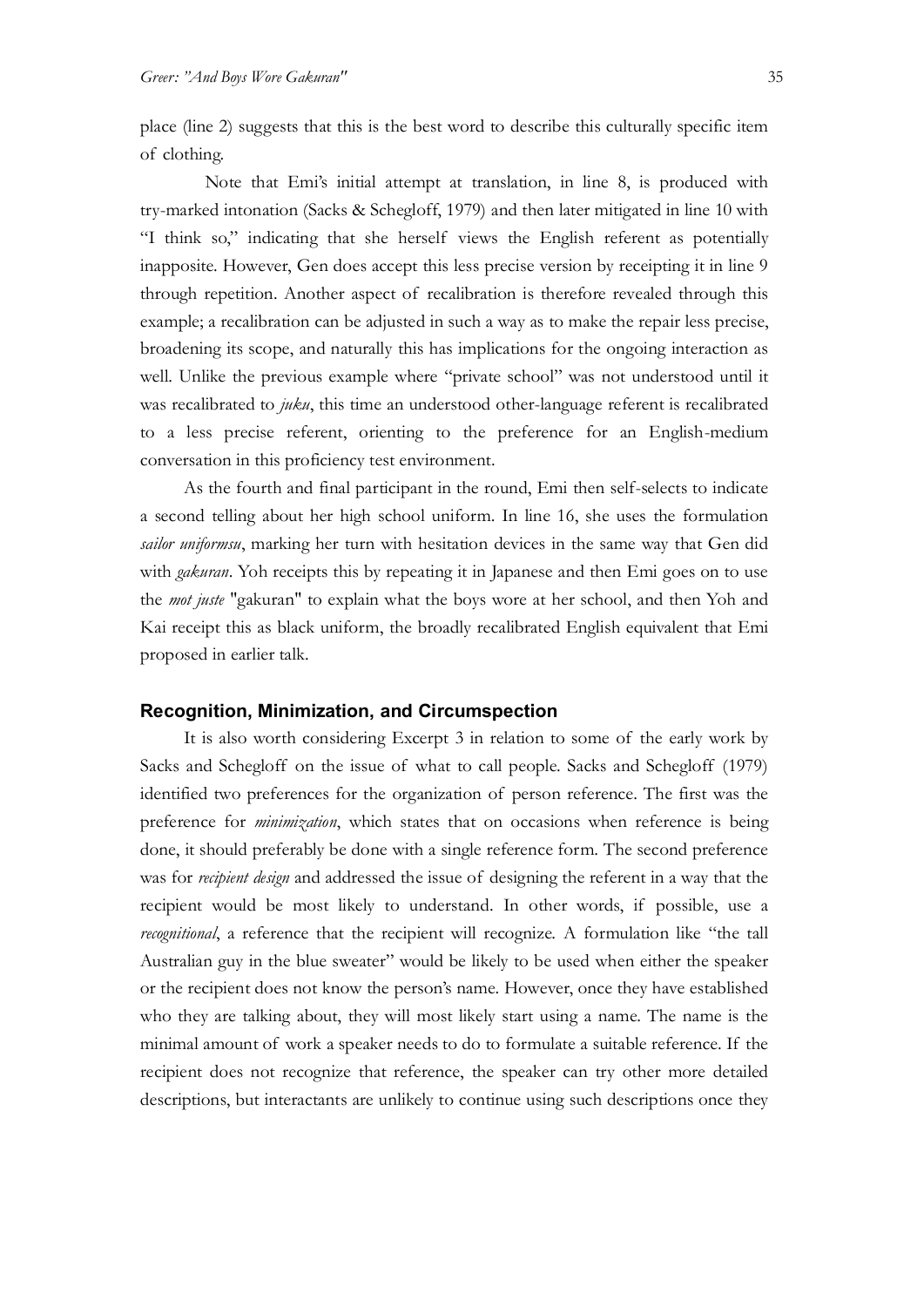have access to a name.<sup>2</sup> In other words, the preference for recognitionals is stronger than that for minimization and the minimization preference is momentarily eased only to the extent that it allows the establishment of the minimal referent (Sacks & Schegloff, 1979).

To these two preferences, Levinson (2007) adds a third, the preference for circumspection. This can be thought of in terms of avoidance or taboo, and Levinson provides some examples such as "They have had to make staff cuts" and "We need a cloth—someone has spilt wine on the carpet." Here the person reference is not clearly recognizable since it is hidden behind a pro-term like "they" or "someone". Levinson argues that this is because the action that the turn formulates is potentially critical or negative, so the preference for circumspection takes priority over the preference for a recognitional in this case, leaving the identity of the subject unspecified. Similarly, this avoidance can be extended to language selection in circumstances like the English test data in the present study, where the participants treat the use of Japanese as taboo, replacing it with a more ambiguous English term.

Therefore, in deciding whether to formulate the referent as either *gakuran* or *black* uniform, there are three preferences at work. Gakuran works best because it is the most recognizable and the simplest way to explain the cultural item, but it fails in terms of circumspection since Japanese should be avoided in this English test situation. On the other hand, black uniform may not be instantly recognizable as the best explanation of the uniform (it leaves out important features like the shape of the collar, the brass buttons and the sort of person who wears it) and it is certainly not the most concise way to explain it. What it does do is avoid the use of Japanese, allowing it to conform to the preference for circumspection and therefore work to steer the conversation back to English.

Issues of recognition and circumspection are likewise at work in Excerpt 4. In this data set, the participants are more balanced bilinguals, and (apart from Ryan) they speak both English and Japanese fluently. They are high-schoolers in an English-medium international school in Japan who are doing their homework after school at a desk outside a classroom, a setting in which there are few restrictions made on which language they use. In Excerpt 4, Ryan, an L1 English speaker, calls for Mick's attention in order to initiate a story-telling sequence about something that happened earlier in the day. The story involves Ryan's explanation of how to use a Japanese-style toilet. There are many features of such a toilet that are different to the cultural script a monolingual English speaker would normally hold, including its shape and the way that

<sup>&</sup>lt;sup>2</sup> Unless, as Stivers (2007) points out, they are doing so to accomplish some sort of other pragmatic action.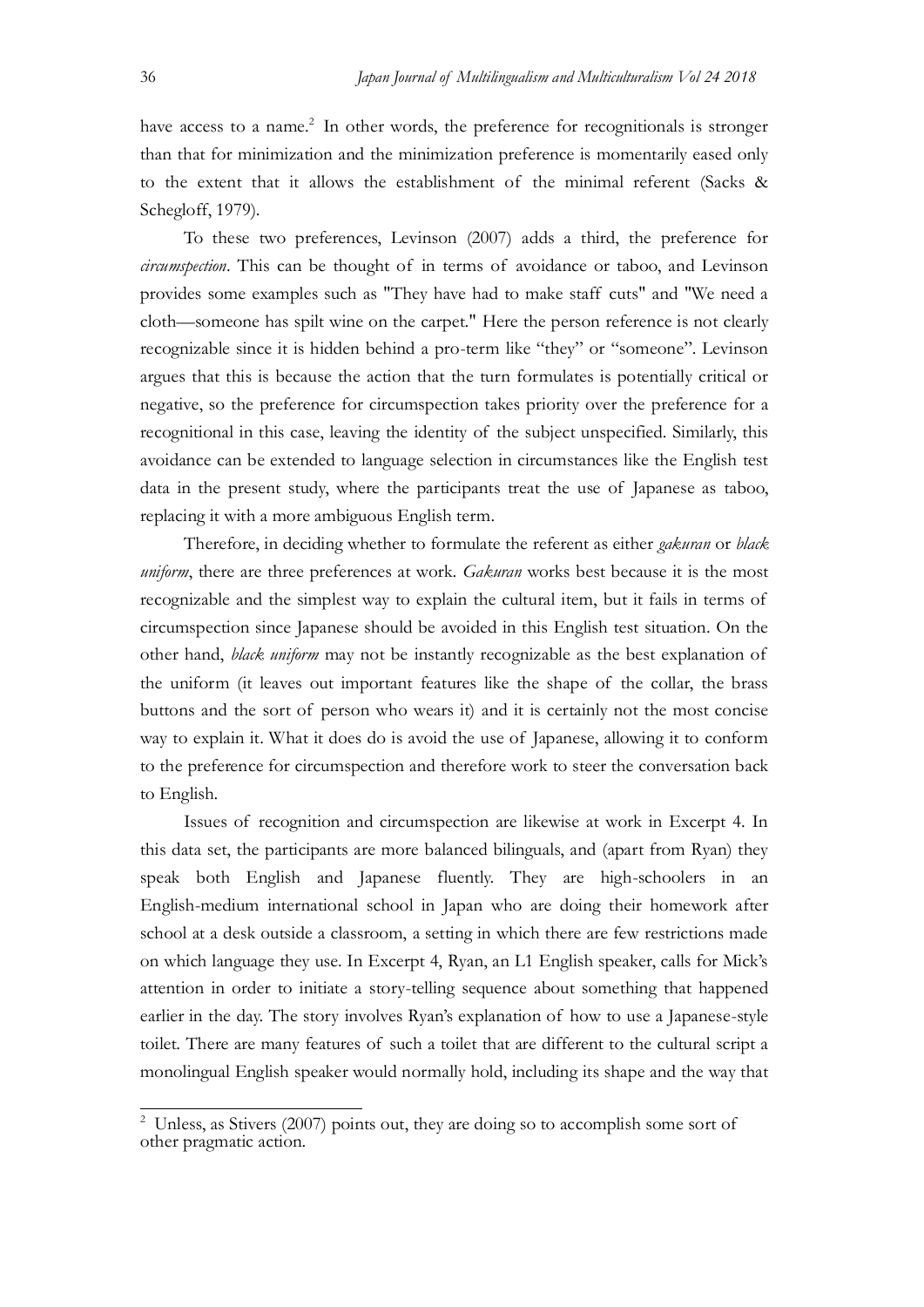it is used, and this is in fact central to Ryan's eventual story (not shown).

|    | Excerpt 4. Washiki toire |                                                               |  |  |  |  |  |
|----|--------------------------|---------------------------------------------------------------|--|--|--|--|--|
|    | 01 Ryan                  | hey mickey                                                    |  |  |  |  |  |
| 02 |                          | (0.8)                                                         |  |  |  |  |  |
|    |                          | Mick looks up at Ryan                                         |  |  |  |  |  |
|    | 03 Ryan                  | you shoulda seen Hanley today? me and                         |  |  |  |  |  |
| 04 |                          | hanley w-when we did our report on unchi?                     |  |  |  |  |  |
|    |                          | poop                                                          |  |  |  |  |  |
| 05 |                          | o- on the crapper?                                            |  |  |  |  |  |
|    | 06 Nina<br>07 Yumi       | [   1   UNCHI?<br>[ unchi?                                    |  |  |  |  |  |
|    | poop                     |                                                               |  |  |  |  |  |
|    |                          | Nina and Yumi look up at Ryan                                 |  |  |  |  |  |
|    | 08 Ryan                  | ah tha- the unchi thing. I [the crapper.                      |  |  |  |  |  |
|    | poop                     |                                                               |  |  |  |  |  |
|    | 09 Nina                  | [you did a report on                                          |  |  |  |  |  |
| 10 |                          | unchi?                                                        |  |  |  |  |  |
|    |                          | poop                                                          |  |  |  |  |  |
|    | 11 Ryan                  | unchi janakute the cra- a:h the: =                            |  |  |  |  |  |
|    |                          | poop COP-NEG-CONT                                             |  |  |  |  |  |
|    |                          | Not poop                                                      |  |  |  |  |  |
| 12 |                          | $=[toilet]$                                                   |  |  |  |  |  |
|    |                          | 13 Nina $\rightarrow$ [washik]i toire?                        |  |  |  |  |  |
|    |                          | Japanese-style toilet                                         |  |  |  |  |  |
|    |                          | 14 Ryan $\rightarrow$ the toilet nihon [nihonfuu toire right? |  |  |  |  |  |
|    |                          | Japan Japan-style toilet                                      |  |  |  |  |  |
|    | 15 Yumi                  | [yeah                                                         |  |  |  |  |  |
|    | 16 Mick                  | mm                                                            |  |  |  |  |  |
|    | 17 Ryan                  | it was so:: funny                                             |  |  |  |  |  |

Ryan begins by summoning Mick as the primary recipient, although Nina and Yumi are both ratified overhearers. In lines 3 and 4, Ryan's story preface casts himself and a non-present participant (Hanley) as the protagonists in the yet-to-be-delivered narrative. Something that is known to all present is that Hanley is an  $11<sup>th</sup>$  grader and not commonly among the social group of these 12<sup>th</sup> graders, including Ryan. It is also known to the group that Ryan and Hanley are both non-native speakers of Japanese,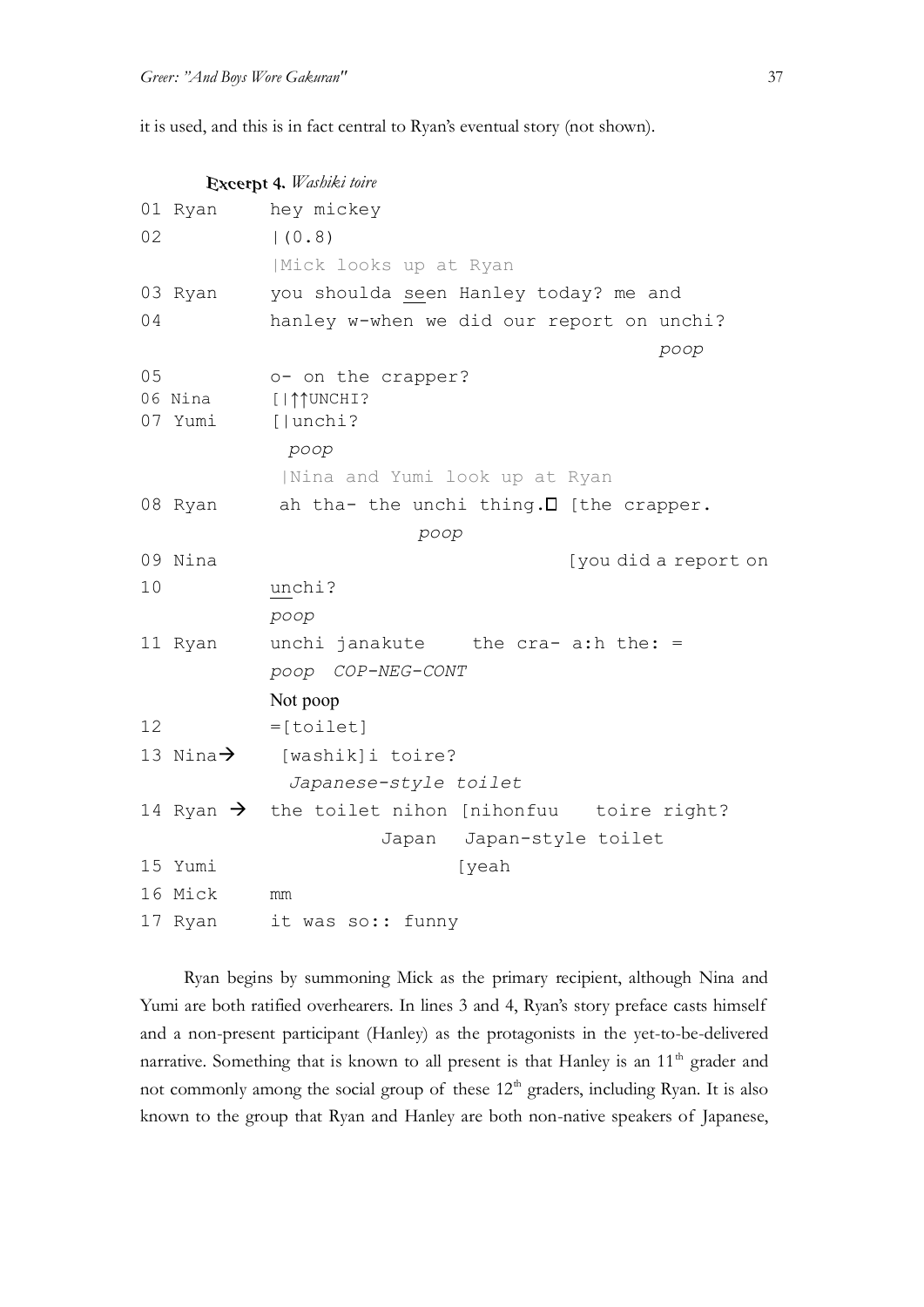and are both in the same Japanese class — a class that does not include any of the co-present recipients. The pre-story set-up includes a trouble source, when Ryan formulates the report as one on *unchi* ("poop") in line 4. Ryan quickly self-initiates repair on this in the next part of the turn, replacing *unchi* with *crapper*. In other words, this is a case of simple repair, not a recalibration, in which the speaker abandons talk of one thing and replaces it with another (as was the case in Fragment 1). Even so, a report on *unchi* is still surprising enough for Nina and Yumi to treat it as newsworthy in the on-going talk, repeating it with upward intonation. In line 8 then, Ryan repeats his self-repair, again changing *unchi* to *crapper*, but, in overlap with this, Nina initiates a second newsmarking of his earlier mistake, this time going further on record about the clarifying action it is meant to accomplish — "You did a report on *unchi*?" To this, Ryan switches to Japanese briefly in line 11 to again enact self-repair, abandoning the word unchi with janakute ("not that").

At first it seems that he is about to repeat the word *crapper*, but instead he repairs this with a more standard word, "toilet." This leads Nina to propose a more specific formulation of "toilet" and it is here that we see the bilingual recalibration repair come into play. In line 13, Ryan refines *crapper/toilet* to *washiki toire*, a Japanese toilet, and then Ryan ratifies this with a somewhat less standard formulation that holds approximately the same meaning — *nihonfuu toire*. One interesting thing here is the question of how Nina knew at this point that the story would involve a Japanese-style toilet. It seems that the word *unchi* from line 4 has already set the scene through Ryan's inadvertent codeswitch. Although he has not said so directly, switching to Japanese at that point gives the audience a potential clue to the setting of the story—that it was in Japanese class rather than, say, in Biology or Health, and that the report must therefore have been delivered in Japanese. The word *unchi*, therefore, in some way prompts Nina to offer a Japanese formulation rather than an English one, washiki toire, and the participants ratify this as the most appropriate word in this instance. Here, it is not that "poop" or even "Japanese-style toilets" are culturally specific, but that the word being reported was earlier presented in Japanese, and therefore in this context, washiki toire is more appropriate or exact (le mot juste) than Japanese-style toilet.

#### **Recalibrating Represented Talk/Text**

Finally, we will consider the notion of bilingual recalibration in relation to represented talk and text (Prior, 2015). Marking reported speech has long been known to be one of the functions of codeswitching (e.g., Alfonzetti, 1998; Auer, 1984), and it does so not only by presenting a precise representation of what was said, but also by changing the footing to make a distinction between the speaker as narrator and the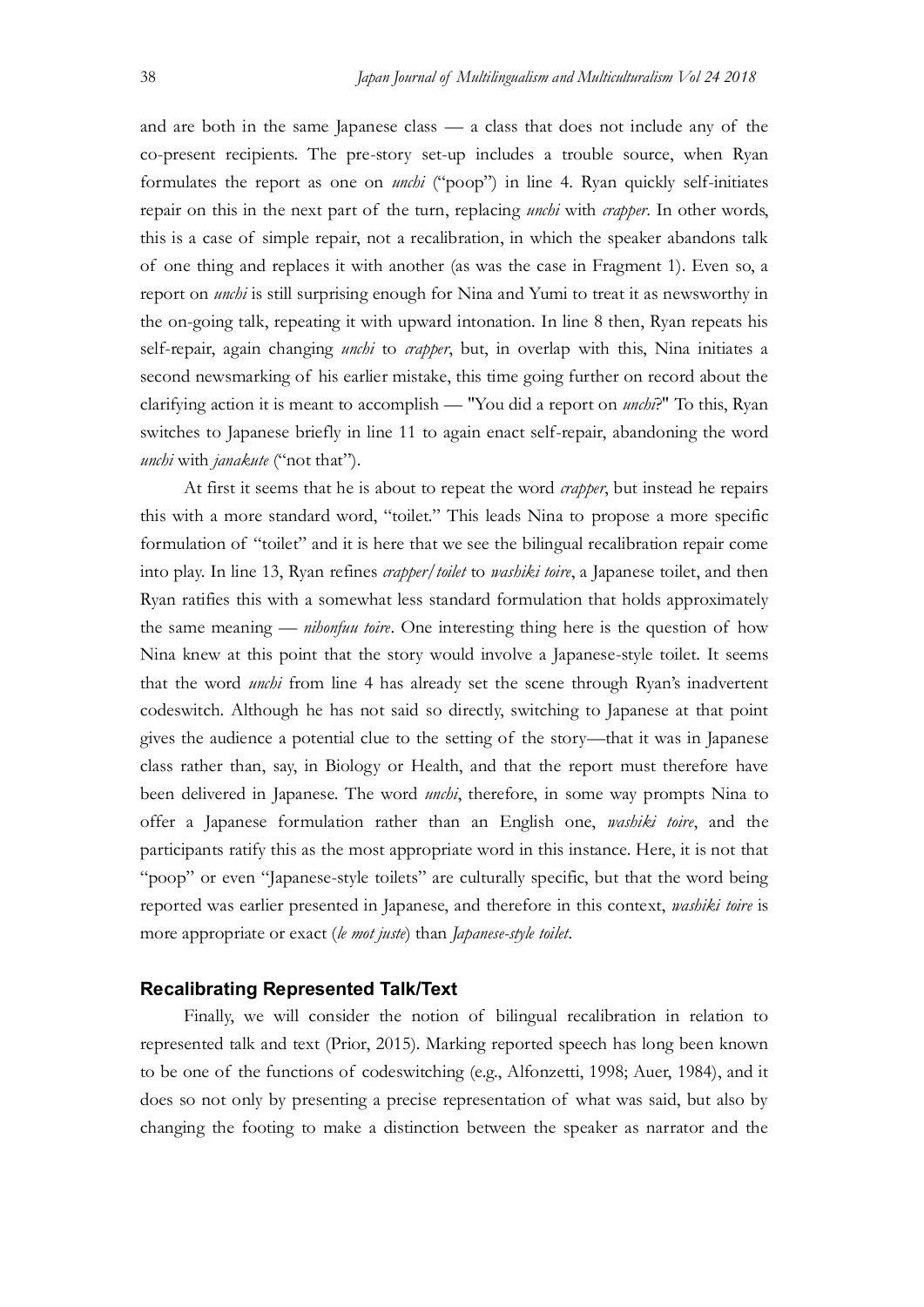speaker in the role of the person who originally spoke the words. In this section we will examine a sequence that includes represented text rather than represented talk, in that the participants are talking about a message that was written on a notice. We will see that having the exact wording of the original notice presented in Japanese in a sense acts as a *mot juste*, and this initially leads to a same-language reformulation that is later recalibrated to a less precise English version.

In Excerpt 5 Nina has just proposed that her group of co-present friends go out to eat before a school event the next day. Hiroko has suggested a particular restaurant, but Nina tells her that it is not there any more. She and Anja have seen a sign on the door that *shibaraku kyugyo itashimasu* ("temporarily closed for business") and this phrase becomes the focus of a recalibration repair sequence between Nina and Ryan.

Excerpt 5. Kyugyoh 06 Anja ((nods)) yep [I'll be here 07 Nina [doko ga [ii kana. where S good IP Where should we go? 08 Yoko [ah oh 09 s'shitara 'konomiyaki. that do-COND a pancake-pizza dish Oh, in that case let's have okonomiyaki. 10 (0.2) 11 Nina >okonomiyaki place ne<= savoury pancake IP The okonomiyaki place is… 12 Anja  $=$ 'ya= no 13 Nina  $=$ it's it's= 14 Anja  $=$ it's not there 15 Nina it's not there anymore 16 Yoko Hu::h heha [ha (soh nan da) that VN COP Really? 17 Nina [>no no< it's it's there nan da kedo VN COP but 18 | me and Anja went there and it's like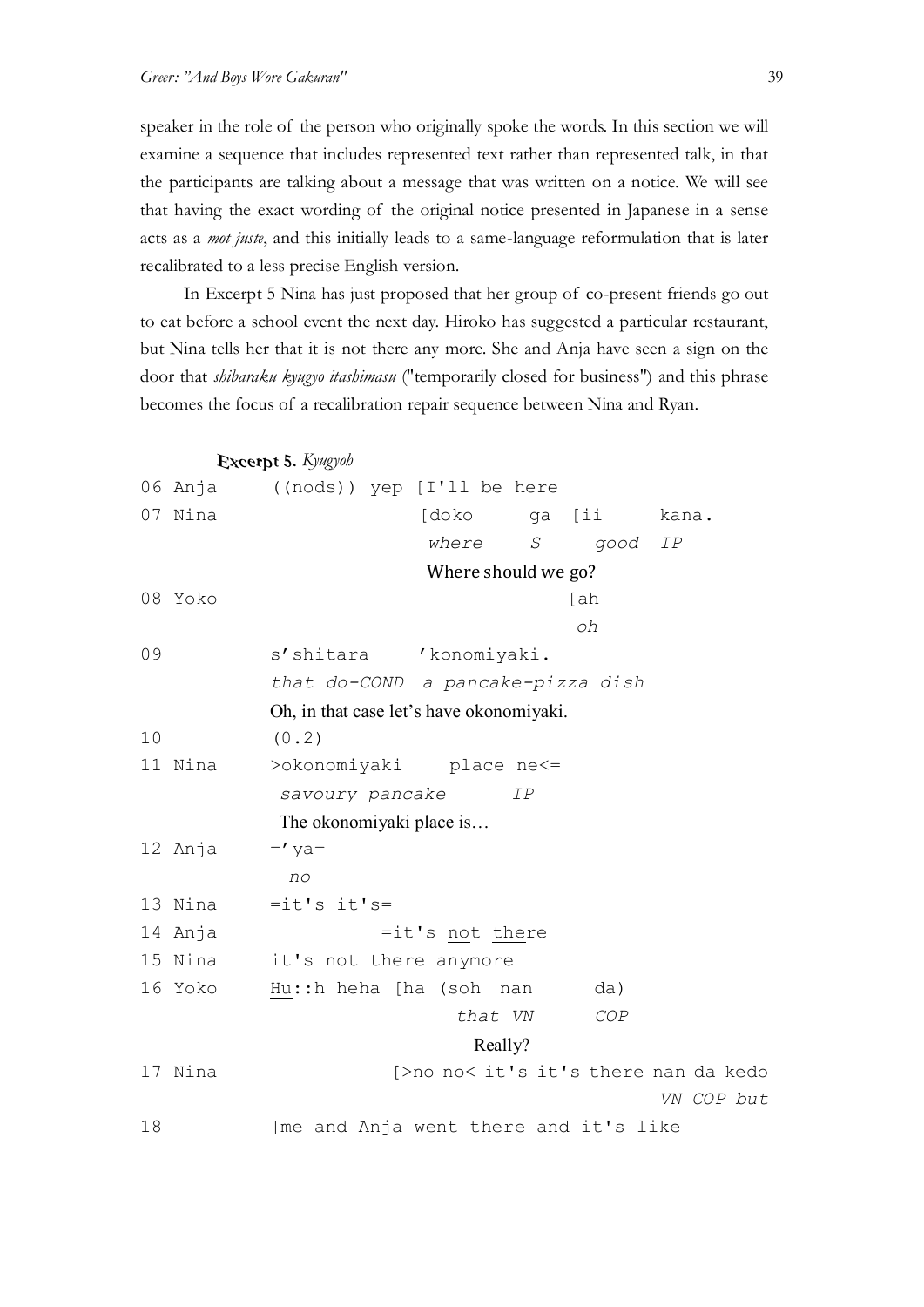```
|gestures a rectangle
19 \rightarrow shibaraku kyugyoh itashimasu toka itte
           a while shutdown do-POL or say-CONT
          …it said something like "Temporarily Closed".
20 Kate? [eh: kieta no?
           huh disappear-PST VN
            What? It's gone?
21 Yoko [eh:: what happen(ed) (.) to the(m)?
22 Anja un
          yeah
23 Nina we don't have anywhere to eat
24 Ryan (kyugyoh) [it's shinda?
           closed die-PST
           Closed? It's dead?
25 Yoko [(uso da::)
                      lie COP
                    I don't believe it.
26 Nina shinda. (.) [iya mada shinde wa 
          die-PST no not yet die-CONT TOP
27 inai n da kedo
          NEG VN COP but
          Dead. No not dead yet but…
28 Anja [no I think there's gonna be some
29 Nina nanka shini soh hh:
          HM die- similar
          …like, it looks like it'll die.
30 Anja un
          yeah
31 Ryan °oh [man°
32 Yoko [e:::[:{\uparrow}<br>33 Nina \rightarrow [it'
                  [it's like temporarily unavailable
34 Yoko that's so[bad
35 Nina [and you know what that means if you 
36 go on the internet and it says it's 
37 temporarily unavailable
38 Ryan that's-
39 Nina it's never available [again]
```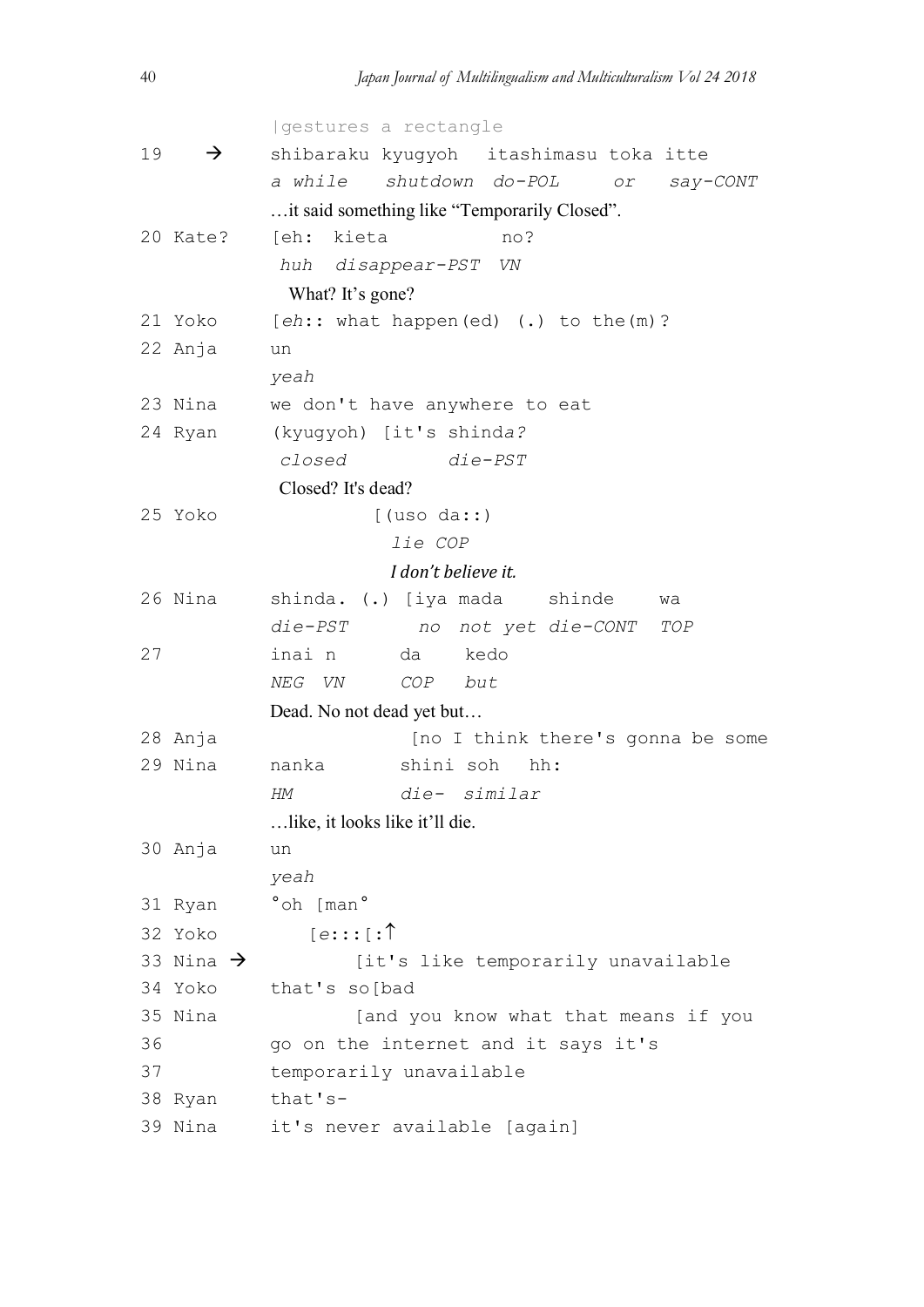```
40 Anja [eha h]eh[ha ha
41 Ryan [heh ha
42 ? te heh
```
The initial formulation about the closing of the restaurant comes in English in line 15 — "it's not there anymore." Nina then immediately works to refine this formulation, noting that the restaurant is there but there is a sign on the door that says  $shibaraku$  kyugyo *itashimasu*. A switch to Japanese at this point is interactionally economical in that it accurately depicts the exact wording of the sign. However, as Nina later goes on to explain, the meaning of this phrase is somewhat vague even in Japanese; essentially it means that the restaurant will be closed for an undetermined period of time, but whether this is because the owner is on vacation or because the restaurant is going out of business remains unclear. Note that even the other fluent speakers treat it as ambiguous in next turn, with Kate asking if it has disappeared and Yoko asking, "What happened to them?"

Although the register of the phrase is rather formal, in line 24 Ryan gives a rather blunt interpretation of what the sign on the restaurant might mean. He says, "It's shinda," (It's dead) and Nina initially accepts this interpretation by receipting it with falling intonation in next turn. However, she then immediately recalibrates this by changing it from dead *(shinda)* to close to death *(shinisoh*). Note that this first attempt is in the same language, that is, in Japanese. She then goes on to proffer a second recalibration in English that is hearable as a more thorough linguistic explanation for Ryan. Since Japanese often elides the subject, it is unclear (even to Nina) just who or what Ryan's imprecise version *(shinda/dead)* referred to; he may have been speaking metaphorically in saying that *the restaurant is dead* (and therefore closed or gone) or he may have intended it more literally to mean "The owner is dead," perhaps as an account for the temporary closure.

However, the codeswitched formulation that Nina proposes in the ongoing talk is more precise in conveying the vagaries of the original. In line 33 she says "It's like temporarily unavailable" and this bilingual recalibration satisfactorily conveys both the formality and the ambiguity of the original phrase "shibaraku kyugyo itashimasu." It is certainly far more precise than Ryan's initial attempt, shinda (dead). As a consequence, the bilingual recalibration has enabled the participants to convey the nuances of this inexplicit wording, allowing Nina to rework it into a joke by relating it to the sort of message one might see on an abandoned website.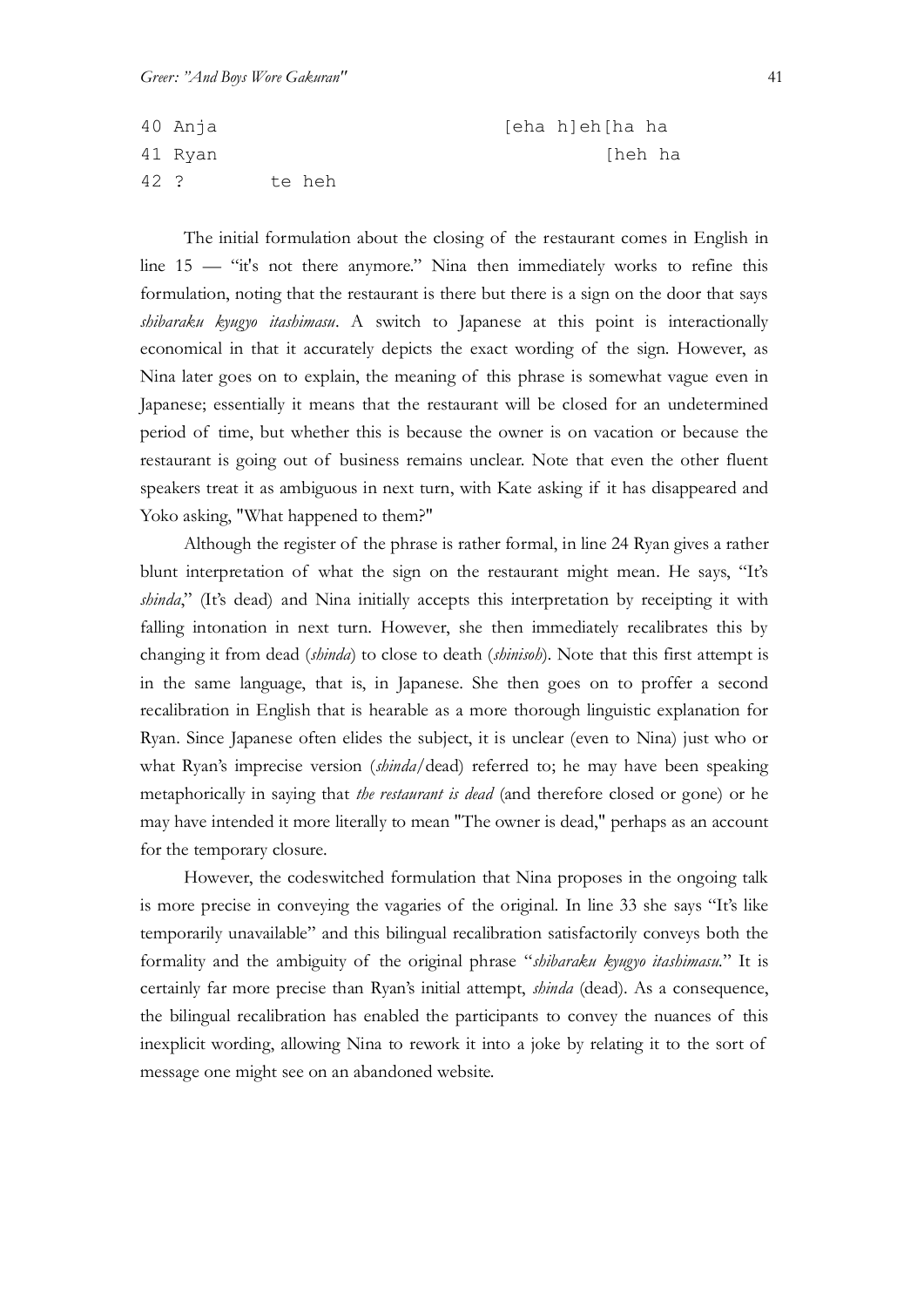#### **Concluding Discussion**

Contributing to the CA literature on codeswitching, the present study has focused on the notion of mot juste by analyzing sequences of bilingual recalibration repair taken from Japanese-English interaction. There are several lessons to be learned from this investigation. First, while the notion of bilingual recalibration repair is not intended to explain every instance of codeswitching, it can go part of the way to providing insight into those situations where people use a formulation from the other language because it seems to be the best expression to describe that thing. Words like genkan, kanji or waribashi<sup>3</sup> are culturally specific to Japan, or at least do not have regularly used equivalents in English, so it is expedient for bilingual speakers to use these Japanese terms even when they are primarily speaking English. There is a second class of Japanese words that do have English equivalents (such as *gomi*, *genki* and *gaijin*),<sup>4</sup> but nonetheless often seem to be used in Japanese-English interaction in a similar way to the *mot juste* switches we have examined. This could be because they are semantically broader than their English equivalents or that they refer to a particularly Japan-related version of that word. Secondly, the bilingual recalibration can adjust the precision of the referent by calling to mind a number of cultural features that are associated with the other-language version. Saying *gakuran* is more interactionally efficient than saying black uniform because the latter does not have any specific cultural meaning in English. In fact black uniform leaves out a number of features that gakuran has, such as the brass buttons, the collar and the fact that it is worn by high schoolers rather than, say, police or chefs or anyone else who wears a uniform. In other words, the cultural associations that gakuran holds make it a more effective formulation. A recalibration repair in the other language can be seen as economical in terms of the preferences for minimization, recognition and circumspection. If someone understands both Japanese and English, it is usually faster and clearer to say soba than buckwheat noodles, but if it becomes apparent that the recipient does not understand, then the interactional practices of repair are available to help the speaker get the recipient back on track.

The notion of circumspection is one that is particularly relevant to the oral proficiency test data. Here, the use of Japanese is institutionally constrained and therefore goes beyond simply a preference for same language/medium talk, as the interactants are being monitored and graded on their language use. It is not that same-language interaction is interactionally expedient, but that use of other-language has been deemed taboo in this setting. Even with this constraint, the other-language mot

 $\frac{3}{3}$  A genkan is the entrance way to a Japanese-style house, kanji is the word for

Chinese-style pictographs used to write Japanese and waribashi are disposable chopsticks that come joined together and must be split apart in order to be used.

 $4$  Gomi means rubbish, genki means energetic or healthy, and gaijin means non-Japanese.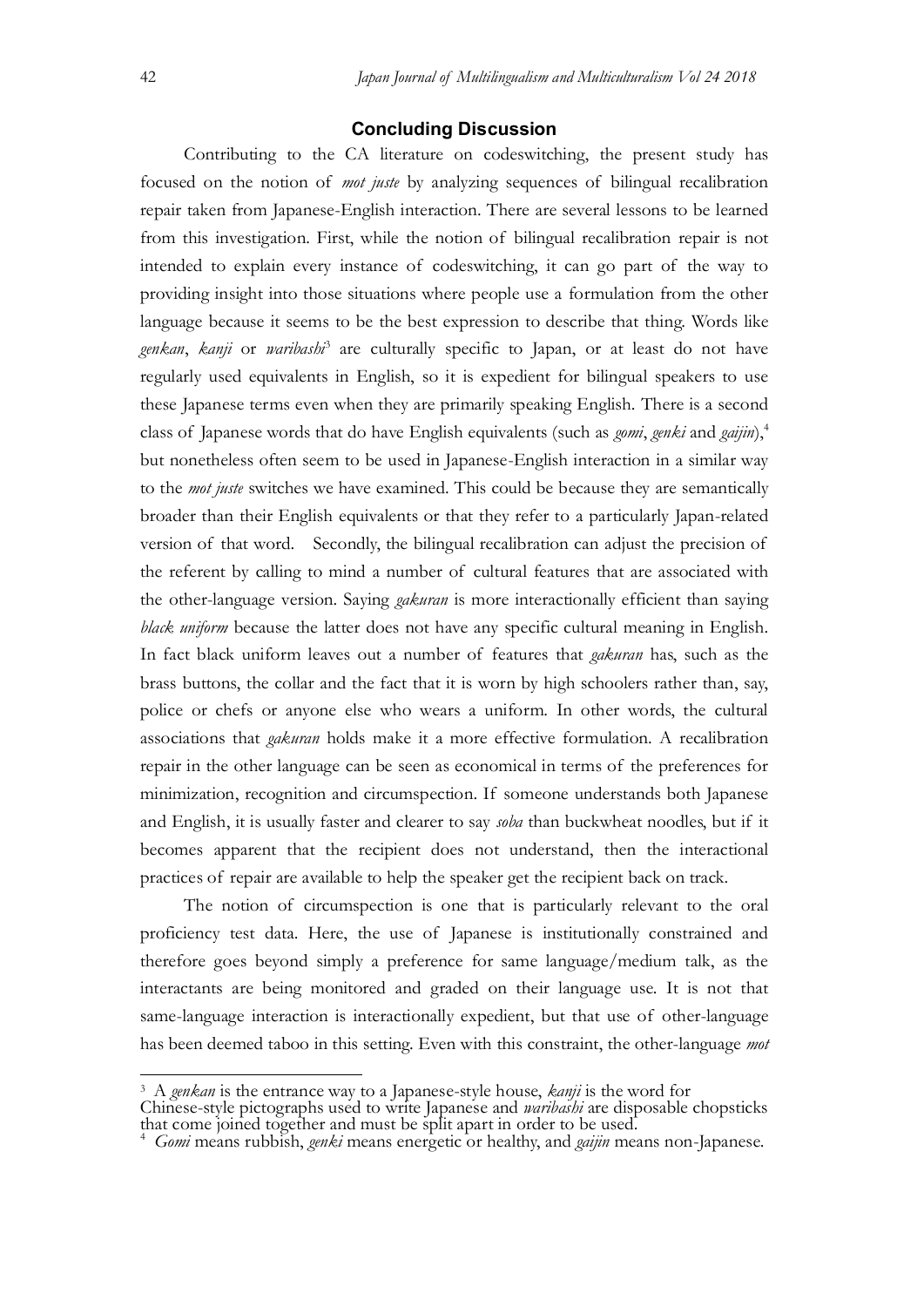juste proves to be the clearest means of formulating certain concepts, as witnessed in Excerpts 1 to 3. However, it is worth noting again that the current analysis is concerned primarily with bilingual interaction rather than bilingual speakers, and therefore does not attempt to account for recalibration repair in terms of the fluency or proficiency of the interactants. As an interactional practice, bilingual recalibration repairs were used in comparatively similar ways in both the test talk between novice speakers and the mundane interaction between highly competent Japanese/English speakers.

Another issue that arises from the current analysis is that of translation. Intuitively we know that translation means reformulating a word (or words) from language A into language B, but what we see in the current analysis goes beyond that. In proffering an other-language formulation, participants are often broadening or limiting the precision of the original version, frequently in ways that are shaped by their association to an item or interpretation within the other culture. The notion of recalibration, therefore, offers a more nuanced, context-sensitive view of translation within bilingual interaction.

Whatever the setting, *mot juste* switches and bilingual recalibration repairs are both intricately linked to epistemics, a topic that has received increasing interest in CA literature in recent years (e.g. Heritage 2012a, 2012b; Heritage & Raymond, 2012; Stivers, Mondada, & Steensig, 2011). Within CA, the issue of what someone knows (or does not know) is available to the analyst, as it is to the other interactants themselves, through the details of the talk. When a speaker chooses to use one formulation over another, she does so because she is designing it for a particular recipient, and this therefore makes publicly available details concerning how they see each others' identities, knowledge states and relative language expertise. When Nina formulates her original account of the sign in Japanese (Excerpt 5, line 19), she is doing so primarily for those in the group who are bilingual, namely Yoko and Kate. It is only when Ryan makes it clear that he does not understand that Nina translates it into English and therefore reworks the participant constellation to include him (Greer, 2013). Viewing the repair as a recalibration also points to the gradated nature of the initial trouble source as well. When he initiates his clarification with *shinda* (dead), Ryan clearly understands at least part of the meaning of the original Japanese. Nina orients to this as such and adjusts it both in terms of register and nuance. Recalibration is a form of repair that does not entirely reject the trouble source, and bilingual recalibrations do so by calling on an other-language formulation that includes semantic or cultural elements not available in the other language.

Finally, it is worth stressing that it is not just that a bilingual recalibration repair makes a formulation more comprehensible, but also that it does so within the larger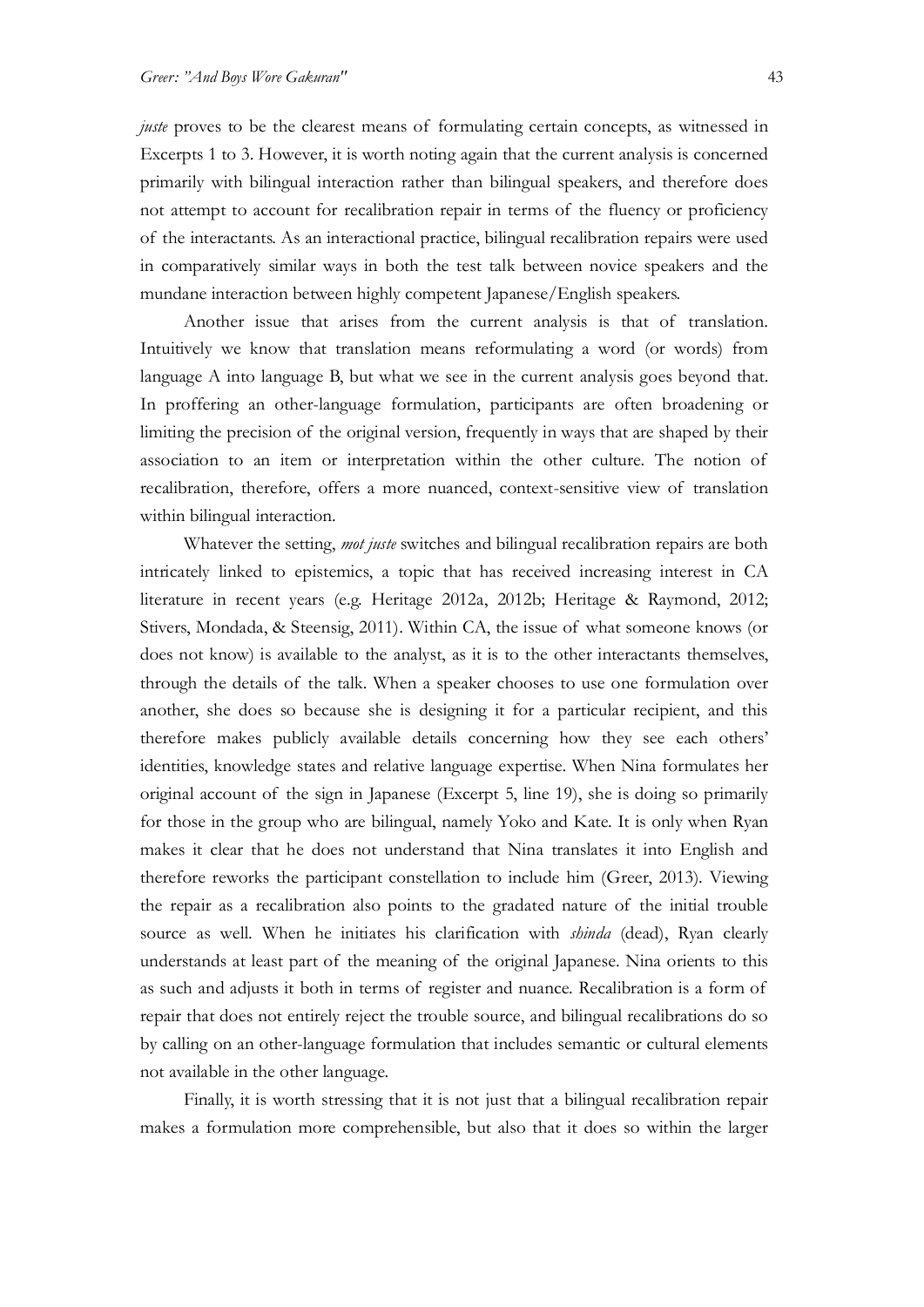interactional project of accomplishing some sort of socio-pragmatic action, whether as a telling (Excerpts 1, 2 and 3), or a story preface (Excerpt 4) or as part of a joke (Excerpt 5). Further research is needed in order to examine how such actions are accomplished through bilingual recalibration repair in other language pairs and in other interactional settings.

#### **References**

- Alfonzetti, G. (1998). The conversational dimension in code-switching between Italian and Dialect in Sicily. In P. Auer (Ed.), Code-switching in conversation: Language, interaction and identity (pp. 180-214). London: Routledge.
- Auer, P. (1984). Bilingual conversation. Amsterdam: John Benjamins.
- Backus, A. (2001). The role of semantic specificity in insertional codeswitching: Evidence from Dutch–Turkish. In R. Jacobson (Ed.), Codeswitching worldwide (vol. 2), (pp. 125– 154). Berlin: Mouton de Gruyter.
- Barrie, J. M. (1902). The admirable Crichton. Retrieved from www.gutenberg.org
- Bhatt, R., & Bolonyai, A. (2011). Code-switching and the optimal grammar of bilingual language use. Bilingualism: Language and Cognition, 14(4), 522-546.
- Egbert, M., Golato, A., & Robinson, J. (2009). Repairing reference. In J. Sidnell (Ed.), Conversation analysis: Contrastive perspectives (pp. 104-132). Cambridge: Cambridge University Press.
- Gafaranga, J. (2000). Medium repair vs. other-language repair: Telling the medium of a bilingual conversation. *International Journal of Bilingualism*, 4(3), 327-350.
- Gafaranga, J. (2012). Language alternation and conversational repair in bilingual conversation. International Journal of Bilingualism, 16(4), 501-527.
- Gafaranga, J., & Torras, M. (2002). Interactional otherness: Towards a redefinition of code-switching. International Journal of Bilingualism, 6(1), 1-22.
- Goodwin, C. (1997). The blackness of black: Color categories as situated practice. In L. B. Resnick, R. Säljö, C. Pontecorvo, & B. Burge (Eds.), Discourse, tools and reasoning. Essays on situated cognition (pp.111-140). Berlin: Springer.
- Greer, T. (2008). Accomplishing difference in bilingual interaction: Translation as backwards-oriented medium repair. Multilingua 27, 99-127.
- Greer, T. (2013). Word search sequences in bilingual interaction: Codeswitching and embodied orientation toward shifting participant constellations. Journal of Pragmatics, 57, 100-117.
- Greer, T., & Leyland, C. (2018). Naming an activity: Arriving at recognitionals in team-teacher planning talk. Journal of Pragmatics, 126, 52-67.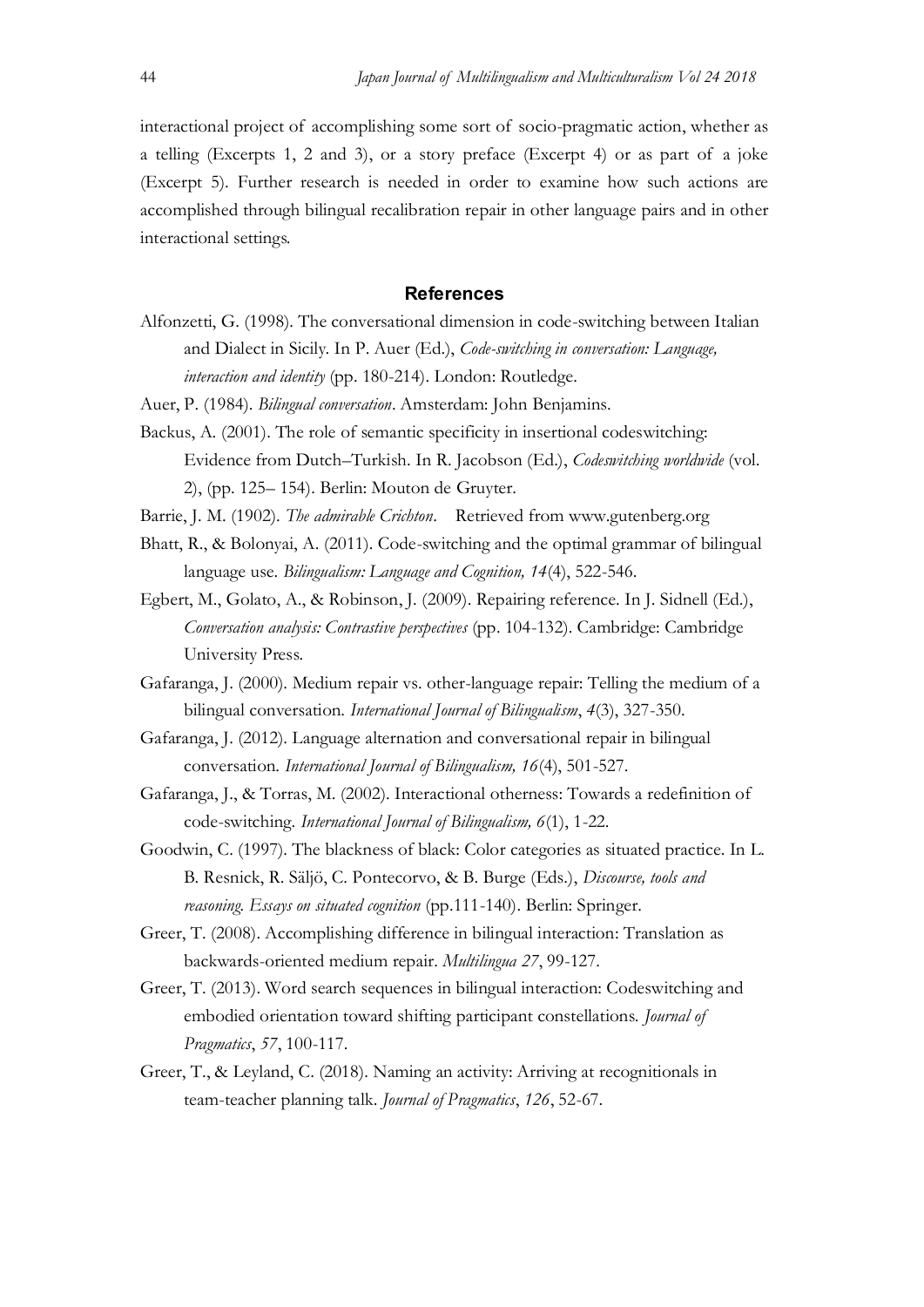- Heritage, J. (2012a). Epistemics in action: Action formation and territories of knowledge. Research on Language and Social Interaction, 45(1): 1-25.
- Heritage, J. (2012b). The epistemic engine: Sequence organization and territories of knowledge. Research on Language and Social Interaction, 45(1): 25-50.
- Heritage, J., & Raymond, G. (2012). Navigating epistemic landscapes: Acquiescence, agency and resistance in responses to polar questions. In J. P. De Ruiter (Ed.), Questions: Formal, functional and interactional perspectives (pp. 179-192). Cambridge: Cambridge University Press.
- Kim, Y. (2012). Practices for initial recognition reference and learning opportunities in conversation. Journal of Pragmatics, 44, 709-729.
- Lerner, G., Bolden, G., Hepburn, A., & Mandelbaum, J. (2012). Reference recalibration repairs: Adjusting the precision of formulations for the task at hand. Research on Language and Social Interaction, 45(2), 191-212.
- Levinson, S. (2007). Optimizing person reference: Perspectives from usage on Rossel Island. In N. Enfield, & T. Stivers (Eds.), Person reference in interaction: Linguistic, cultural and social perspectives (pp. 32-72). Cambridge: Cambridge University Press.
- Markee, N., & Kasper, G. (2004). Classroom talks: An introduction. The Modern Language Journal, 88(4), 491-500.
- Myers-Scotton, C. (1988). Differentiating borrowing and code-switching. In K. Ferrara (Ed.), Linguistic Change and Variation: Proceedings of the Sixteenth Annual Conference on New Ways of Analyzing Variation (pp. 318-25). Austin, TX: Department of Linguistics, University of Texas.
- Myers-Scotton, C. (2006). Multiple voices: An introduction to bilingualism. Malden, MA: Blackwell.
- Myers-Scotton, C., & Jake, J. (1995). Matching lemmas in a bilingual language competence and production model: Evidence from intrasentential code switching. Linguistics, 33, 981–1024.
- Poplack, S. (1988). Contrasting patterns of code-switching in two communities. In M. Heller (Ed.), *Codeswitching: Anthropological and sociolinguistic perspectives* (215-244). The Hague: Mouton de Gruyter.
- Prior, M. T. (2015). Introduction: Represented talk across activities and languages. Text &alk, 35(6), 695-705.
- Sacks, H., & Schegloff, E. (1979). Two preferences in the organization of reference to persons in conversation and their interaction. In G. Psathas (Ed.), Everyday language: Studies in ethnomethodology (pp. 15-21). New York, NY: Irvington.
- Schegloff, E. (1972). Notes on a conversational practice: Formulating place. In D. Sudnow (Ed.), Studies in social interaction (pp. 75-119). New York, NY: Free Press.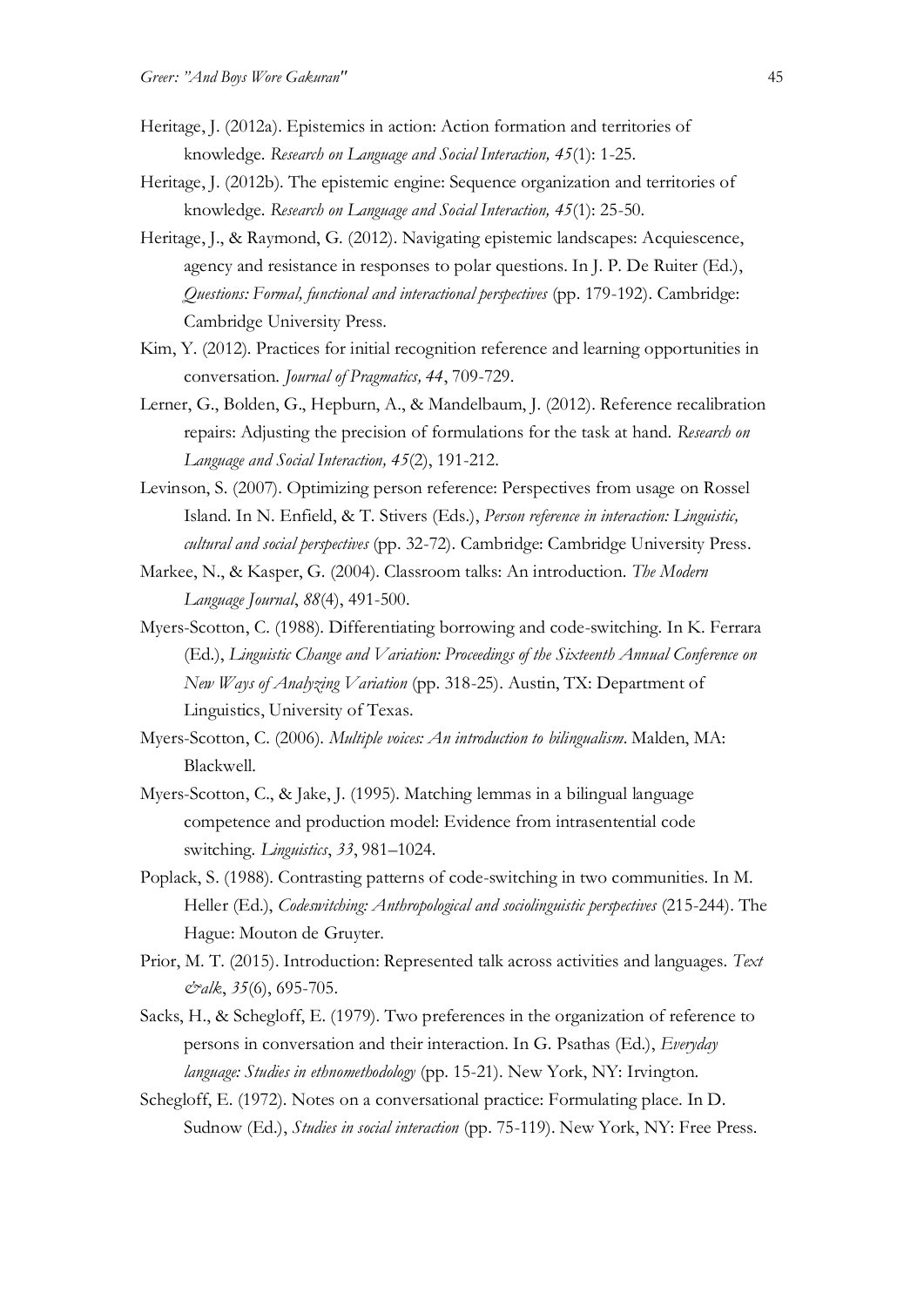Schegloff, E. (2000). On granularity. Annual Review of Sociology, 26, 715-720.

- Schegloff, E. (2007). Sequence organization in interaction: A primer in conversation analysis. Cambridge: Cambridge University Press.
- Schegloff, E., Jefferson, G., & Sacks, H. (1977). The preference for self-correction in the organisation of repair in conversation. Language, 53, 361-382.
- Stivers, T. (2007). Alternative recognitionals in person reference. In N. Enfield & T. Stivers (Eds.), Person reference in interaction: Linguistic, cultural and social perspectives (pp. 73-96). Cambridge: Cambridge University Press.
- Stivers, T., Mondada, L., & Steensig, J. (Eds.). (2011). The morality of knowledge in conversation. Cambridge: Cambridge University Press.
- Tanaka, H. (1999). Turn-taking in Japanese conversation: A study in grammar and interaction. Amsterdam: John Benjamins.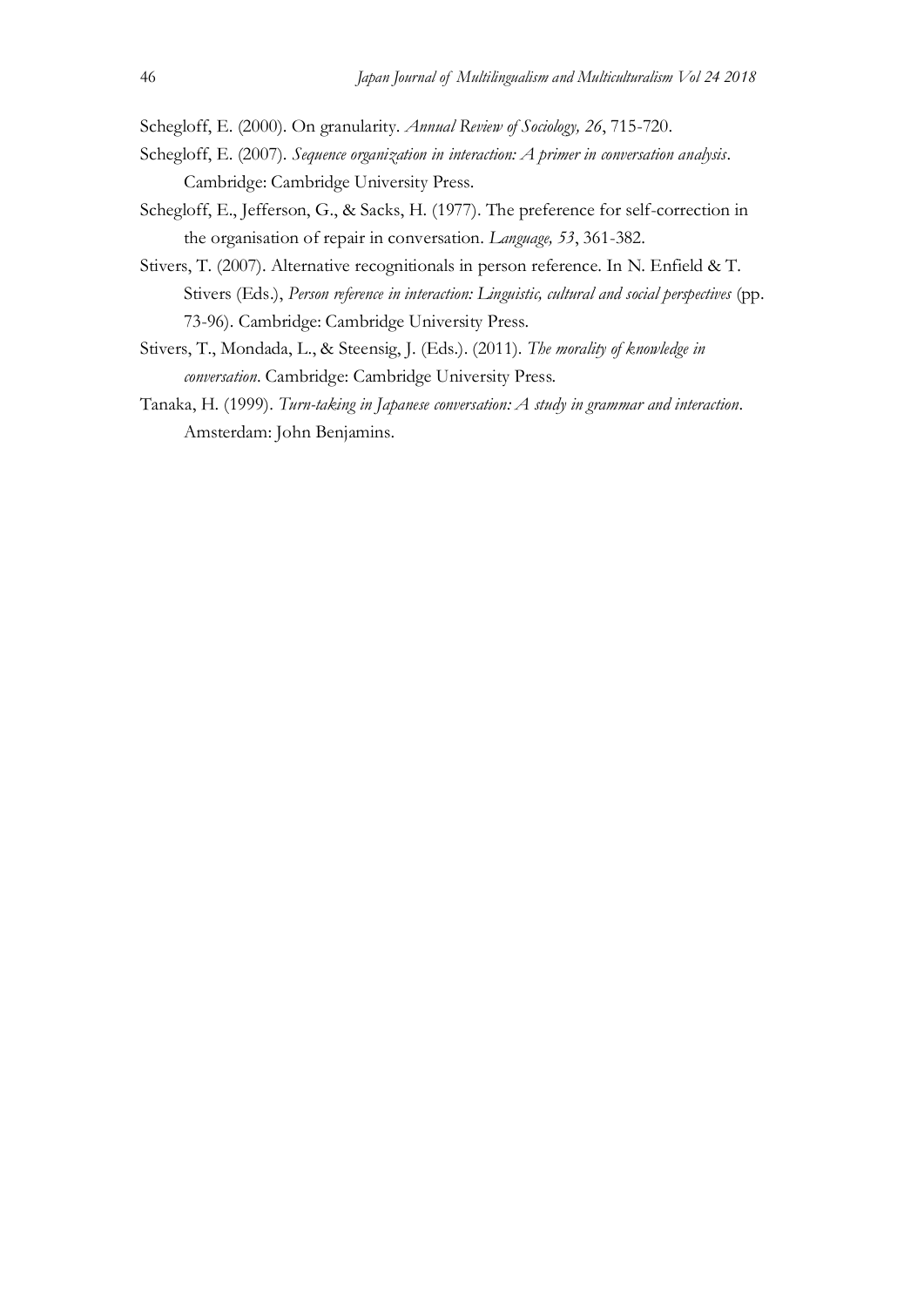## **Appendix Transcription Conventions**

### **Simultaneous Utterances**

huh [ oh ] I see Left square brackets mark the start of overlapping talk [what] Right square brackets mark the end of an overlap

### **Contiguous Utterances**

= Equal signs indicate that:

- a) Turn continues at the next identical symbol on the next line, or
- b) Talk is latched; that is, there is no interval between the end of prior turn and the start of next turn

### **Intervals Within and Between Utterances**

- (0.4) Numerals in parentheses mark silence, in tenths of a second
- (.) A period in parentheses indicates a micropause (0.1 sec or less)

### **Characteristics of Speech Delivery**

| indicate laughter or breathiness                                 |  |  |  |  |  |
|------------------------------------------------------------------|--|--|--|--|--|
| laughter within a token is indicated in parentheses              |  |  |  |  |  |
| indicates audible inhalation                                     |  |  |  |  |  |
| indicates audible exhalation                                     |  |  |  |  |  |
| Underlining indicates marked stress                              |  |  |  |  |  |
| A question mark indicates rising intonation                      |  |  |  |  |  |
| A period indicates falling intonation                            |  |  |  |  |  |
| A comma indicates low-rising intonation, suggesting continuation |  |  |  |  |  |
| Capitals indicate increased loudness                             |  |  |  |  |  |
| Degree signs indicate decreased volume                           |  |  |  |  |  |
| Dollar signs indicate utterance is delivered in a "smiley voice" |  |  |  |  |  |
| Inward-facing indents embed talk which is faster than the        |  |  |  |  |  |
| surrounding speech                                               |  |  |  |  |  |
| Outward-facing indents embed talk that is slower than the        |  |  |  |  |  |
| surrounding speech                                               |  |  |  |  |  |
| One or more colons indicate lengthening of the preceding sound.  |  |  |  |  |  |
| Each additional colon represents a lengthening of one beat       |  |  |  |  |  |
| A single hyphen indicates an abrupt cut-off, with level pitch    |  |  |  |  |  |
|                                                                  |  |  |  |  |  |